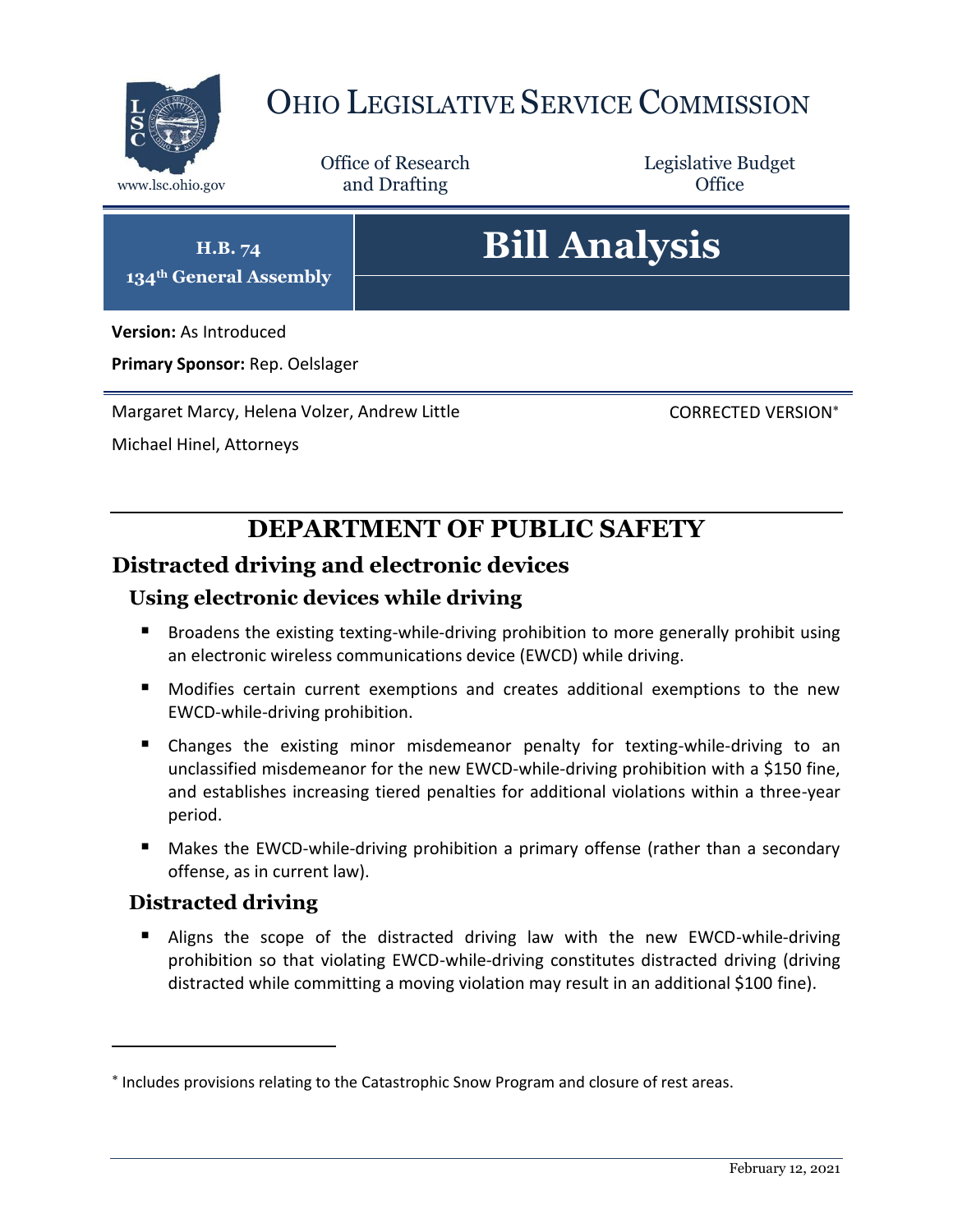Adds (1) failure to control and (2) passing a stopped school bus to the list of moving violations to which an additional distracted driving penalty applies.

### **Vehicular homicide, assault, and harm**

- Creates a new aggravated vehicular homicide offense: prohibits a person from causing the death of another as the proximate result of an EWCD-while-driving offense or a distracted driving offense; imposes a **second degree felony** and a Class 1 driver's license suspension (life).
- Creates a new aggravated vehicular assault offense: prohibits a person from causing serious physical harm to another as the proximate result of an EWCD-while-driving offense or a distracted driving offense; imposes a **third degree felony** and a Class 3 driver's license suspension (2-10 years).
- Increases the penalty for the two new offenses if certain penalty enhancements apply.
- Creates a new vehicular harm offense: prohibits a person from causing physical harm to another, or serious physical harm to property, as the proximate result of an EWCDwhile-driving offense or a distracted driving offense; imposes a **first degree misdemeanor**, a Class 5 license suspension (6 months-3 years), and a \$500-\$1,000 fine.

#### **Other provisions**

- **IMPOLER 4.5 Imposes additional points on a person's driver's license when a court determines that** the person has committed certain offenses while distracted.
- **Requires driver's education instruction to include education on the dangers of driving a** vehicle while distracted generally (the current required curriculum addresses only texting-while-driving).
- Requires the Department of Transportation (ODOT) to erect signs regarding the EWCDwhile-driving prohibition where an interstate or United States route enters Ohio and where a road, originating from a commercial service airport, exits the airport's property.
- Makes corrective changes in the EWCD-while-driving and distracted driving laws.

#### **Enforcement**

- Delays the effective date of all of the bill's provisions EWCD-while-driving, distracted driving, aggravated vehicular homicide, vehicular assault, vehicular harm, the imposition of points on a person's driver's license, driver's education, signage, and corrective changes – by an additional 180 days after the date the bill would otherwise become effective (which is 90 days after enactment).
- Regarding the EWCD-while-driving prohibition specifically, during the 180-day interim period, authorizes a law enforcement officer to stop a driver and issue a warning that includes information about the prohibition.
- Continues enforcement of the existing texting-while-driving prohibition during the interim period.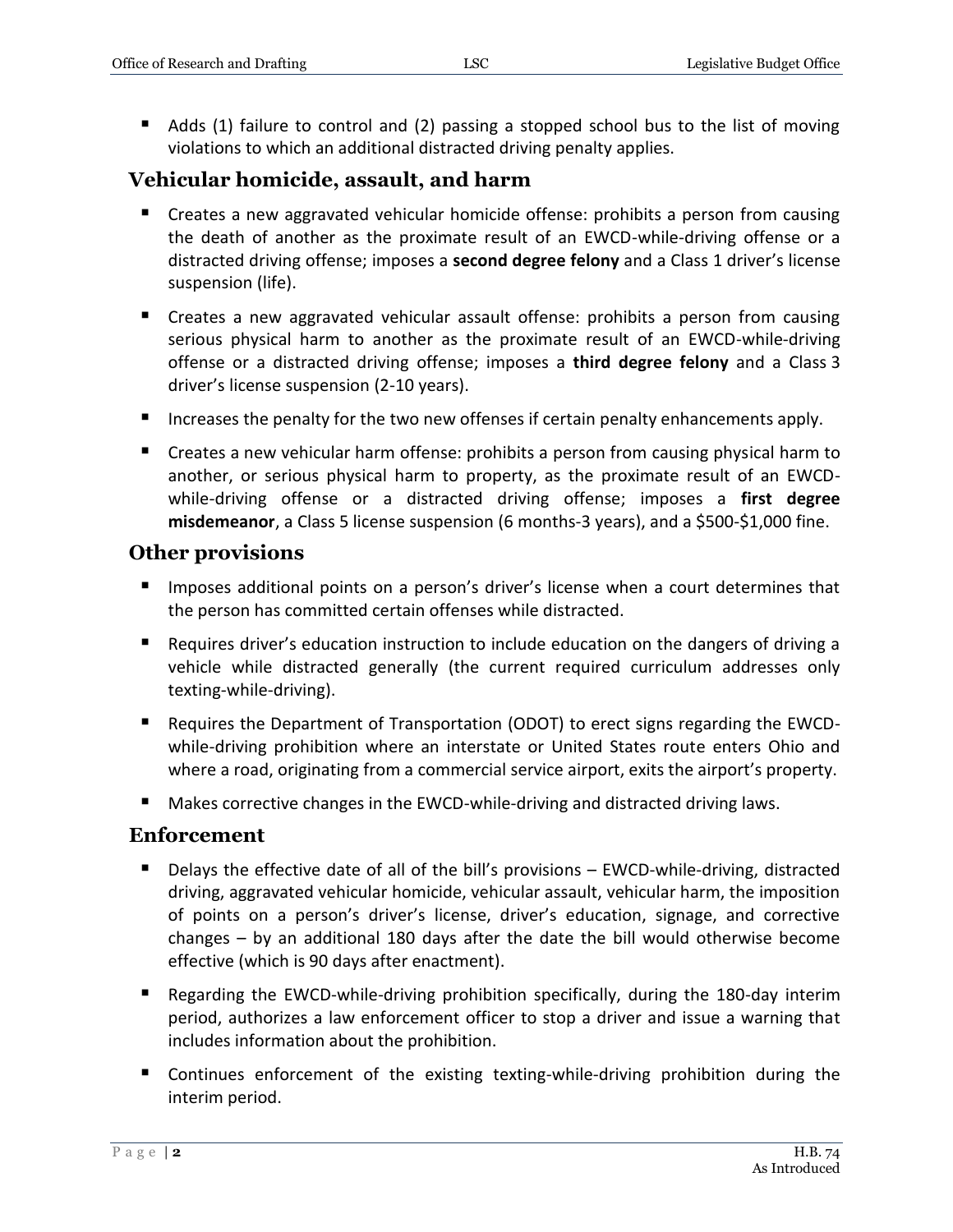# **Pedestrian right of way**

- Requires the driver of a vehicle to stop and yield, rather than simply yield as in current law, the right-of-way to a pedestrian in a crosswalk when there is no traffic control signal.
- Requires the driver of a vehicle to stop and yield the right-of-way to a pedestrian waiting at the curb to enter a crosswalk on the half of the road on which the vehicle is traveling when there is no traffic control signal.

# **Seizure of license plates after OVI offense**

 Eliminates the requirement that an arresting law enforcement officer remove the license plates on a vehicle seized as part of an arrest for an OVI offense and, instead, requires the license plates to remain on the vehicle unless ordered by a court.

# **BMV registration fee increase**

- Increases the annual Bureau of Motor Vehicles (BMV) additional registration fee as follows:
	- □ From \$11 to \$21 for passenger vehicles, noncommercial vehicles, and nonapportioned commercial buses, trailers, and semitrailers;
	- From \$30 to \$40 for nonapportioned commercial cars.
- Makes the fee increases specified above effective October 1, 2021.
- Increases the annual registration tax collected for apportioned commercial vehicles (subject to rates under the International Registration Plan) by \$10.

# **Temporary motor vehicle license registration**

- Changes the name of the temporary license placard or windshield sticker to temporary motor vehicle license registration.
- Requires, rather than authorizes, Ohio motorized bicycle dealers and licensed motor vehicle dealers to issue temporary motor vehicle license registrations by electronic means via computer equipment the dealer must buy and maintain unless otherwise authorized by the Registrar of Motor Vehicles (Registrar).
- **Eliminates both of the following:** 
	- $\Box$  The requirement that a dealer notify the Registrar within 48 hours of the issuance of a temporary license placard by electronic or other Registrar-approved means; and
	- The \$5 service fee that applies when a dealer notifies the Registrar of the issuance of a placard by nonelectronic means.
- Authorizes, rather than requires, the Registrar to adopt rules specifying procedures for reporting information from temporary license registration applications and for providing that information to law enforcement.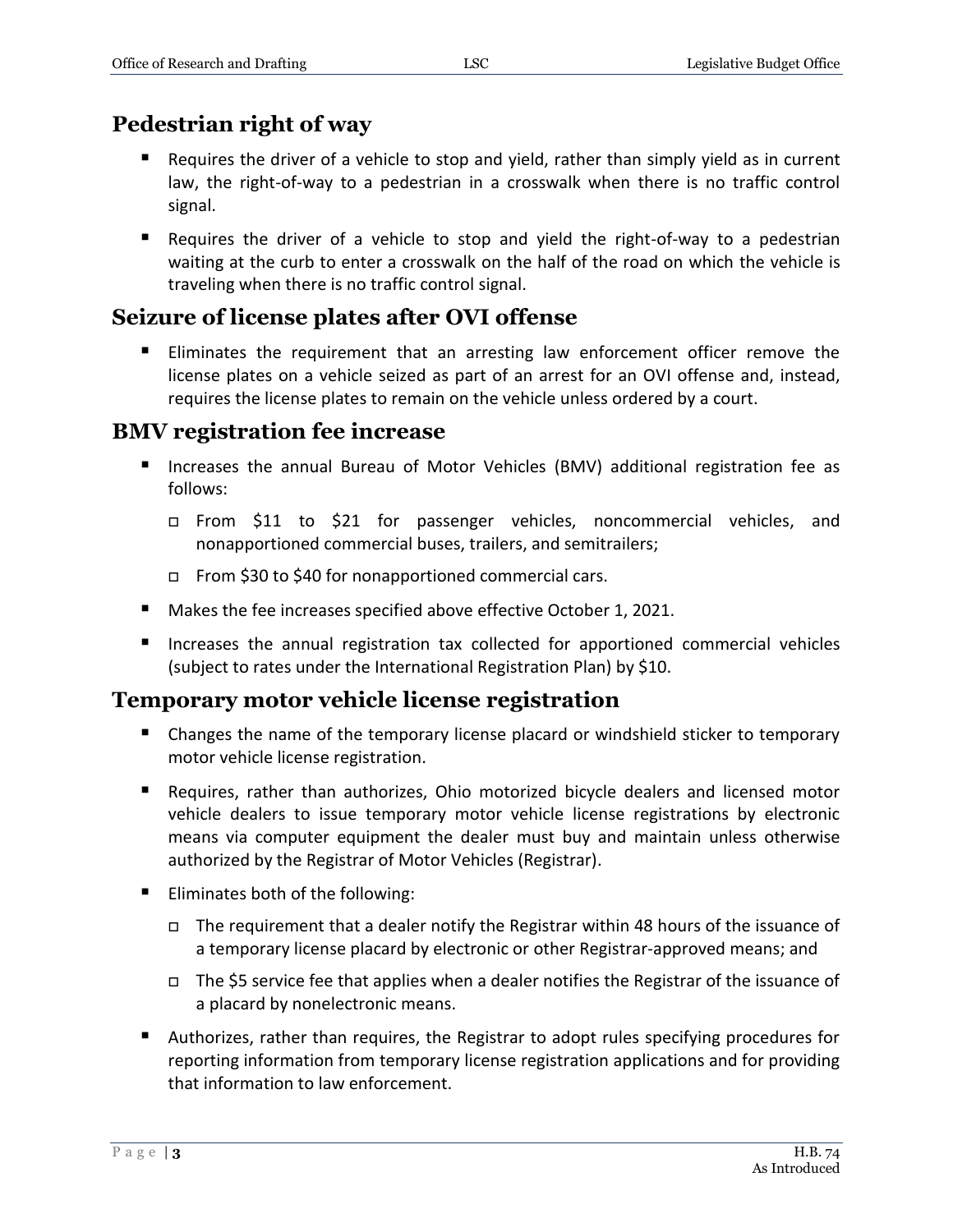# **Production of validation and county stickers**

- Alters the authority of the Registrar to adopt rules allowing the Registrar or deputy registrars, in lieu of Ohio Penal Industries, to print or produce validation and county stickers by doing both of the following:
	- Requiring the rules to expressly permit the Registrar and deputy registrars to provide for the printing or production of the stickers; and
	- $\Box$  Removing the requirement that the stickers be produced in house.

# **Issuance of registration certificates and stickers**

- Expands the methods by which the Registrar may deliver a certificate of registration for a motor vehicle to include electronic delivery.
- Removes the requirement that a validation sticker be issued for and displayed on a nonapportioned commercial tractor or any apportioned motor vehicle.
- Allows the Registrar to issue a county identification sticker that identifies the county of registration either by name or number, rather than only by name.

# **Specialty license plates**

- **Defines specific license plates created through legislation, and that include a** combination of words, markings, logos, or other artwork in addition to the items generally required by law, as "specialty license plates."
- **Specifies that the fees for the renewal of a specialty license plate must be the same as** the fees for initial issuance.
- **Eliminates a prior intent statement that all applicants for a specialty license plate must** pay the standard motor vehicle registration taxes and fees.
- Eliminates the minimum annual sales requirement that must be met for continued issuance of a specialty license plate.
- Eliminates the annual report that certain school districts and schools are required to submit to the Department of Mental Health and Addiction Services and to the Registrar regarding the use of the contributions derived from that district or school's specialty license plate.
- **Makes technical changes to the specialty license plate law.**

# **Certificate of title fees**

■ Increases, from \$15 to \$17, the fee for motor vehicle and specialty vehicle certificates of title and directs the proceeds from the increase to the Security, Investigations, and Policing Fund.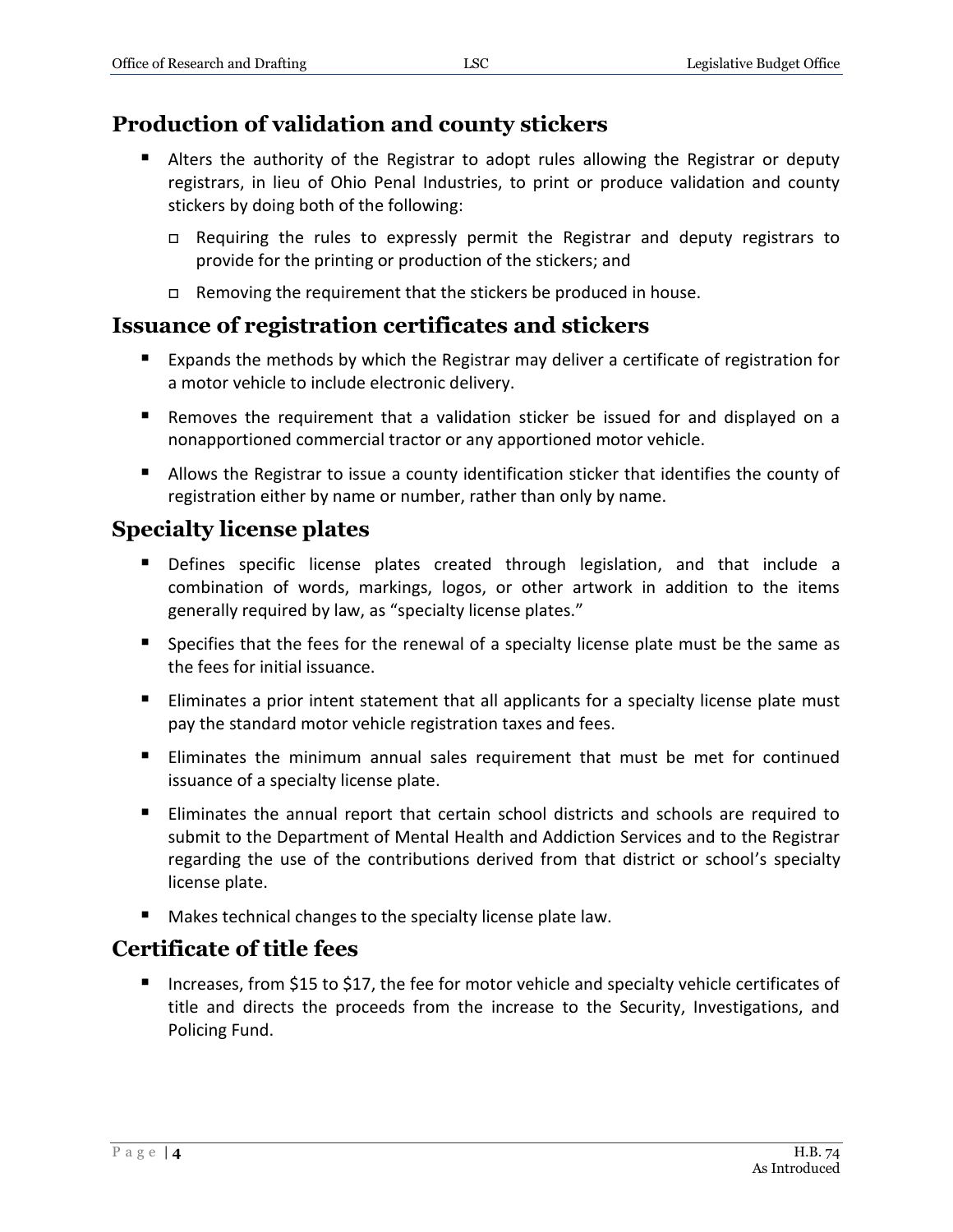# **Electronic certificates of title**

- **Specifies that "certificate of title" and "title" include both physical and electronic copies** of a motor vehicle certificate of title.
- Authorizes the use of an electronic certificate of title for a casual sale of a motor vehicle.
- **Requires the Registrar to develop an assignment form that may be used instead of a** physical certificate of title for certain casual sales of a motor vehicle and in certain sales of a motor vehicle to a salvage dealer.
- Authorizes the Registrar and a deputy registrar to confirm proof of ownership electronically when a person first registers a motor vehicle.

# **Online renewal of driver's license and identification card**

- Authorizes the Registrar to allow online renewal of a driver's license and state identification card (ID) for an eligible applicant.
- **Specifies eligibility requirements for an online renewal of an applicant's driver's license** or ID (e.g., the current license or ID was processed in person and the applicant is applying for a four-year license).
- Specifies that the Registrar may require applicants to submit digital copies of any required identification or supporting documents as required by state or federal law.
- **E** Requires all applicants to comply with all other related driver's license and ID laws (e.g., pay any necessary fees).
- Requires applications for other forms of identification issued by the BMV to still be submitted in person (e.g., a commercial driver's license or nonrenewable license).
- Makes conforming changes in the driver's license and ID laws.

# **Sharing digital driver's license photos**

- Authorizes the Department of Public Safety (DPS) to release digitalized photographic records to the American Association of Motor Vehicle Administrators.
- **Specifies that the purpose of this authorization is to allow other state departments of** motor vehicles that participate in certain association programs to use the records for identity verification purposes.

# **Single credential**

- **Prohibits a person from receiving a temporary instruction permit or identification card** until a person surrenders any permit or card issued by another jurisdiction.
- **Prohibits a person from possessing more than one valid temporary instruction permit or** identification card.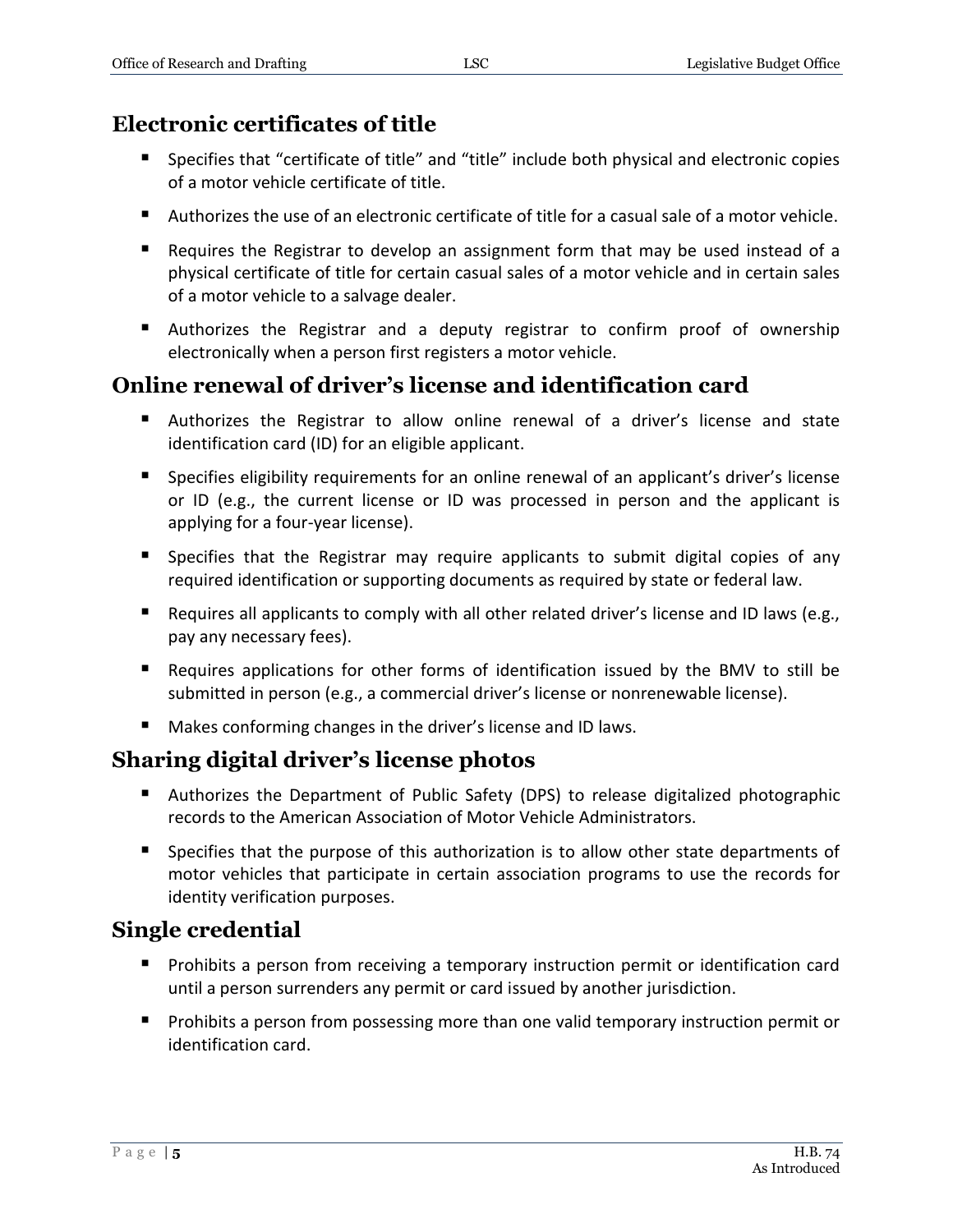- Requires a person who becomes an Ohio resident to surrender any temporary instruction permit or identification card issued by another state to the Registrar or a deputy registrar within 30 days of becoming a resident.
- **Prohibits a new Ohio resident who fails to obtain a temporary instruction permit (or** driver's license) within the 30-day period from operating a motor vehicle.
- Applies the existing criminal penalty to any violation of the prohibitions (a misdemeanor of the first degree).
- Requires the Registrar to report both of the following to an issuing state other than Ohio:
	- $\Box$  The cancellation of any temporary instruction permit or identification card; and
	- Information that a temporary instruction permit or identification card has now been issued to the person in Ohio.
- Requires the Registrar or a deputy registrar to destroy cancelled permits and cards if not returned to the other state's issuing authority.
- Specifies that a Registrar or deputy registrar may only issue an identification card or temporary identification card to a person who does not hold an identification card from another jurisdiction.

# **DEPARTMENT OF TRANSPORTATION**

# **Navigable airspace**

- Updates state law to align with current federal law and Federal Aviation Administration (FAA) regulations regarding navigable airspace and obstructions to air navigation.
- Modifies the process for filing an application for a permit or an amended permit to construct or alter a structure or object of natural growth that is reasonably expected to penetrate the navigable airspace.
- **Prohibits any person from installing, erecting, constructing, or establishing a structure or** object of natural growth that can reasonably be expected to penetrate the navigable airspace without first obtaining a permit from ODOT.
- Removes certain exceptions to the requirement to obtaining a permit.
- Requires any person with an object of natural growth that has grown to a height that penetrates navigable airspace to trim or remove the object themselves or allow an airport authority, political subdivision, public body, or the agent or designee thereof to enter the property to do so.
- Clarifies how changes to the laws governing structures and objects of natural growth that penetrate the navigable airspace will apply to structures and objects of natural growth in existence prior to those changes.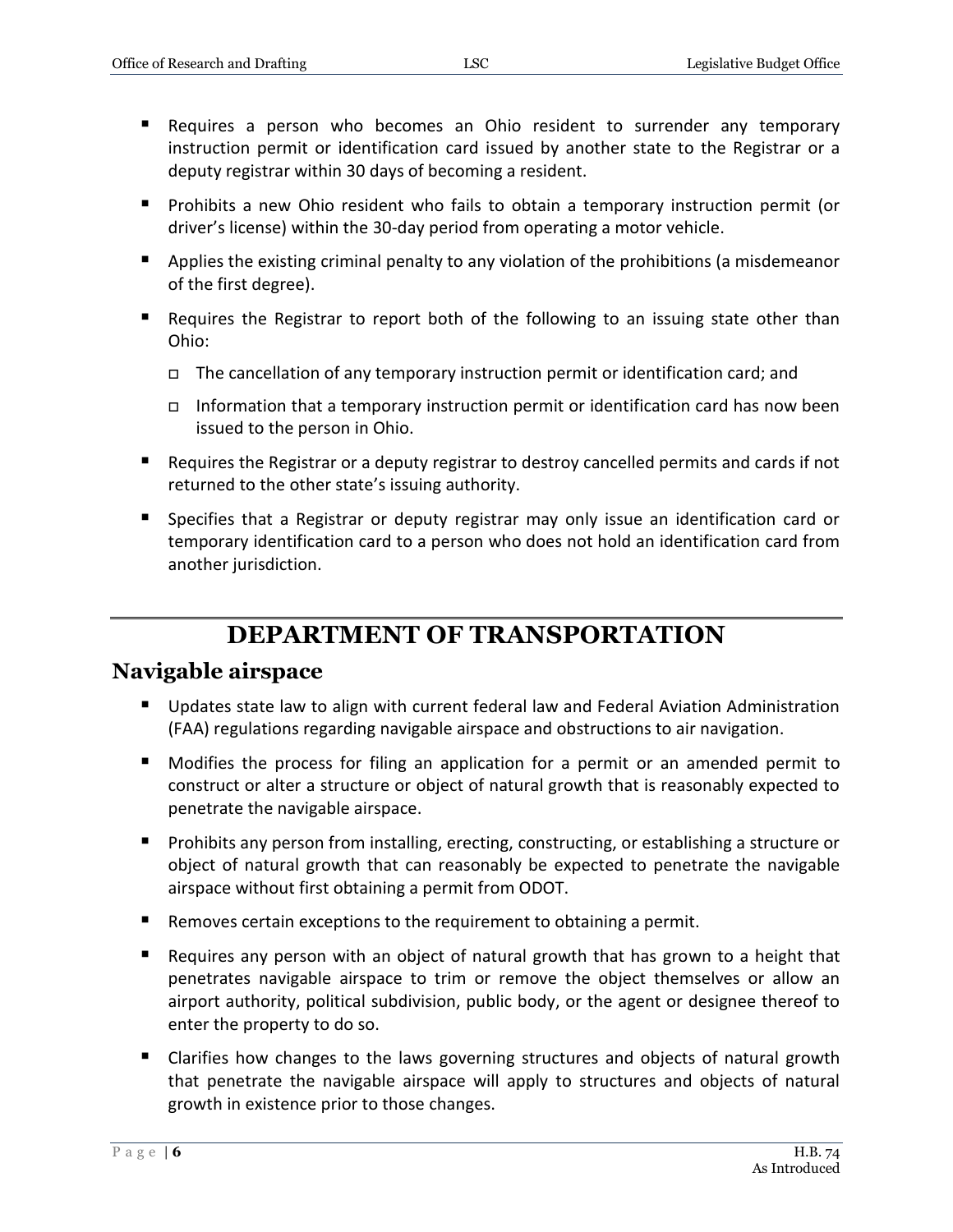- Authorizes a court to allow ODOT, an airport authority, a political subdivision, or an agent thereof to enter property on which an obstruction to navigable airspace is located and take whatever action is necessary to correct the obstruction, at the owner's expense.
- Specifies that ODOT and the Office of Aviation are not liable for damages caused by a structure or object of natural growth that obstructs the navigable airspace if a permit was not issued for the structure or object, the permit was issued by the Power Siting Board, or the structure or object is not in compliance with a permit.
- **Requires an airport zoning commission, rather than the Office of Aviation, to develop an** airport approach plan for any airport within its jurisdiction.
- Updates outdated terminology and makes conforming and other changes in the laws governing aviation and airport zoning.

# **Bridge inspections**

 Specifies that bridges must be inspected at least once every two years according to a schedule set by the Director of ODOT, rather than at least once every year as in current law.

# **Landslide mitigation and competitive bidding**

 Specifies that the Director is not required to follow competitive bidding procedures to install a drilled shaft retaining wall or driven pile retaining wall for landslide mitigation, provided certain conditions concerning the size of the retaining wall project apply.

# **Proceeding by force account**

■ Clarifies that the Director may proceed without competitive bidding by force account for a highway maintenance project when the estimated cost of the completed project does not exceed \$30,000 per lane-mile (rather than \$30,000 per centerline mile as in current law).

# **Load limits on highways and bridges**

- Removes the general vehicle weight exemption for a vehicle that runs on stationary rails or tracks.
- Narrows the vehicle weight exemption that applies to all fire department vehicles (e.g., a fire engine) to certain vehicles under specified conditions.

# **Outdoor advertising devices**

- Limits application of the Outdoor Advertising Law to any type of outdoor sign or billboard to which both of the following apply:
	- It is owned or operated by a person or entity that earns compensation for the placement of a message on it; and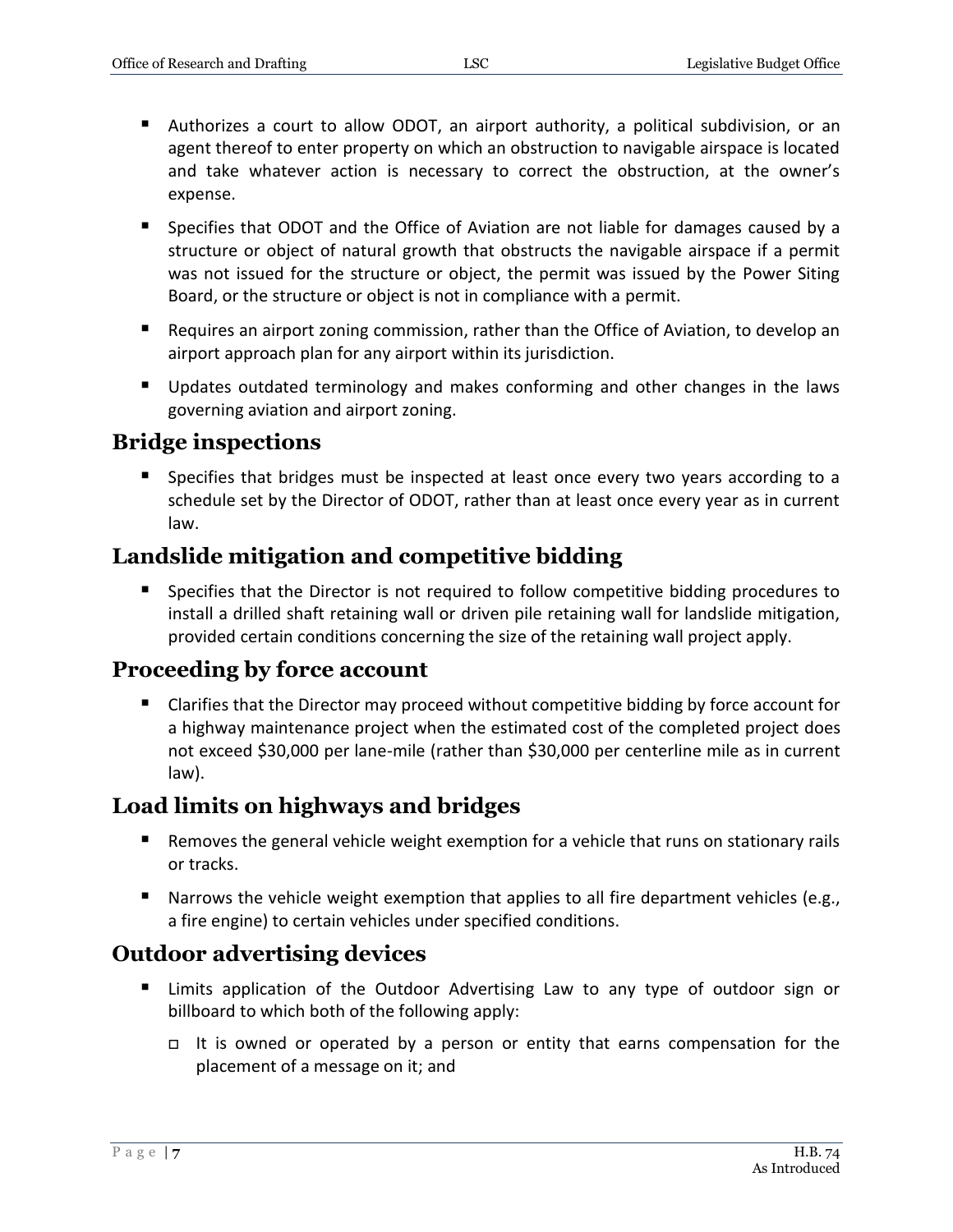- It is visible from the main traveled way of any highway on the interstate system or primary system in this state.
- **Specifies that compensation is the exchange of anything of value including money,** securities, real property interests, goods, services, a promise of future payment, or forbearance of a debt.
- **Eliminates all restrictions regarding the placement of noncompensated signs within the** vicinity of a highway on the interstate system or primary system.

# **Scenic byways**

**EXPALARED EXPANDED** Expands the authority of the Director to designate a scenic byway to include any portion of a state, county, municipal, or township road or highway.

### **Highway maintenance and snow removal**

- States that ODOT has the responsibility to maintain all interstate highways in Ohio.
- **Permits the Director to enter into an agreement with a political subdivision to allow it to** remove snow and ice from and to maintain, repair, improve, or provide lighting on interstate highways located within the political subdivision or to reimburse the political subdivision for such improvements.
- Continues the Catastrophic Snowfall Program to provide monetary aid for snow removal costs for municipal corporations, counties, and townships that receive 18 or more inches of snow in a 24-hour period.
- **For the next two fiscal years, permits ODOT to close a rest area only if the parking lot** remains available for commercial motor vehicles.

# **Indefinite delivery indefinite quantity (IDIQ) contracts**

- Authorizes the Director to enter in indefinite delivery indefinite quality (IDIQ) contracts for not more than two projects in fiscal years 2022 and 2023.
- For purposes of IDIQ contracts, requires the Director to prepare bidding documents, establish contract forms, determine contract terms and conditions, develop and implement a work order process, and take any other action necessary to fulfill the Director's duties and obligations related to IDIQ contracts.

# **TAXATION**

# **Taxpayer information to verify grant or loan eligibility**

 Allows the Department of Taxation to disclose to the Ohio Rail Development Commission confidential taxpayer information for the sole purpose of verifying eligibility for grants or loans administered by the Commission.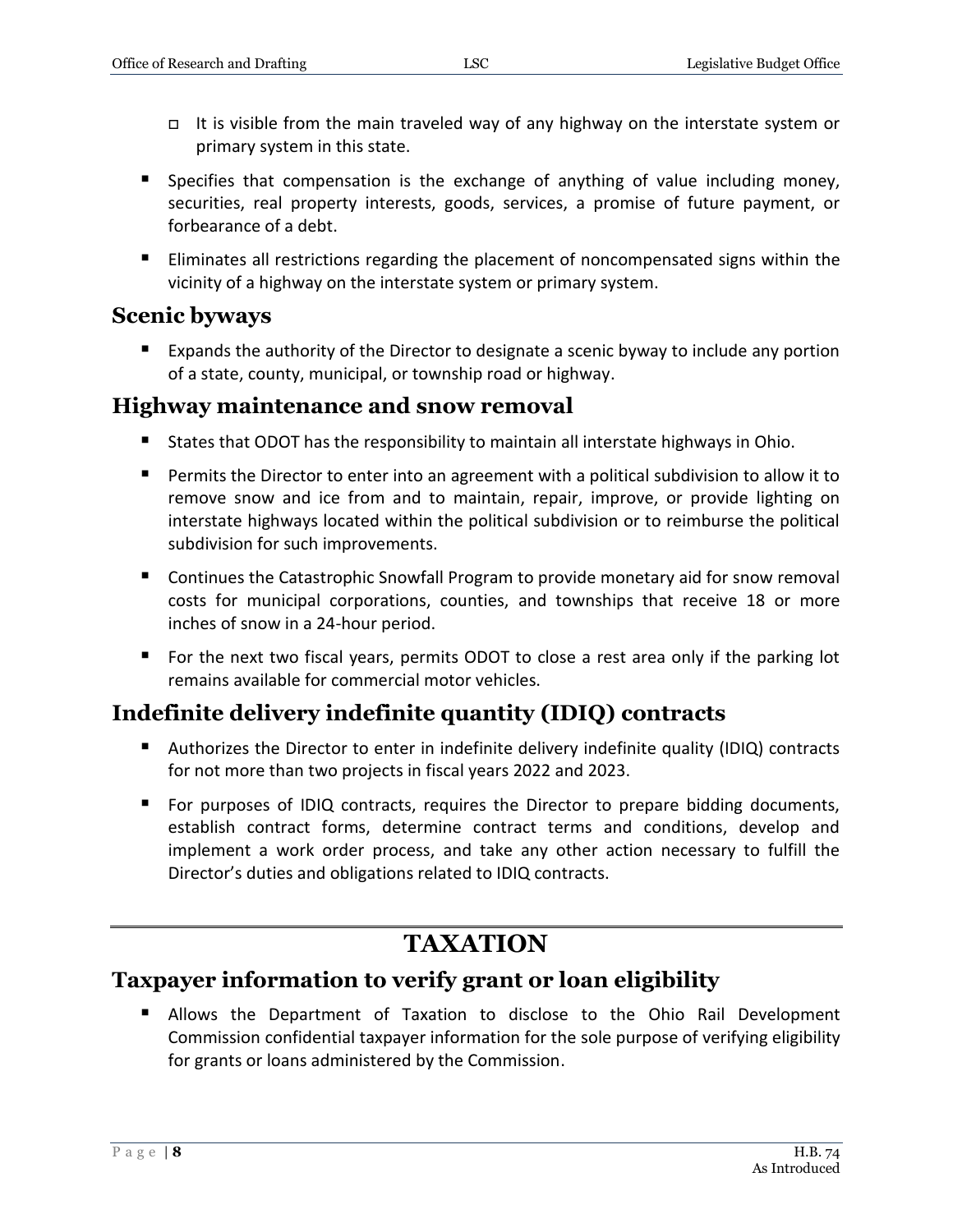# **Transit authority membership and taxation**

- Temporarily reauthorizes a special procedure to allow certain subdivisions to join, with voter approval, a regional transit authority (RTA) that levies property tax and satisfies certain population criteria.
- Authorizes the ballot question to include a proposal to repeal all RTA property taxes and to instead levy an RTA sales and use tax.

# **Motor fuel tax allowances and refunds**

■ Continues the 1% fuel dealer and 0.5% retailer shrinkage allowances in effect biennially since 2008, superseding the 3% and 1% allowances in permanent codified law.

# **TABLE OF CONTENTS**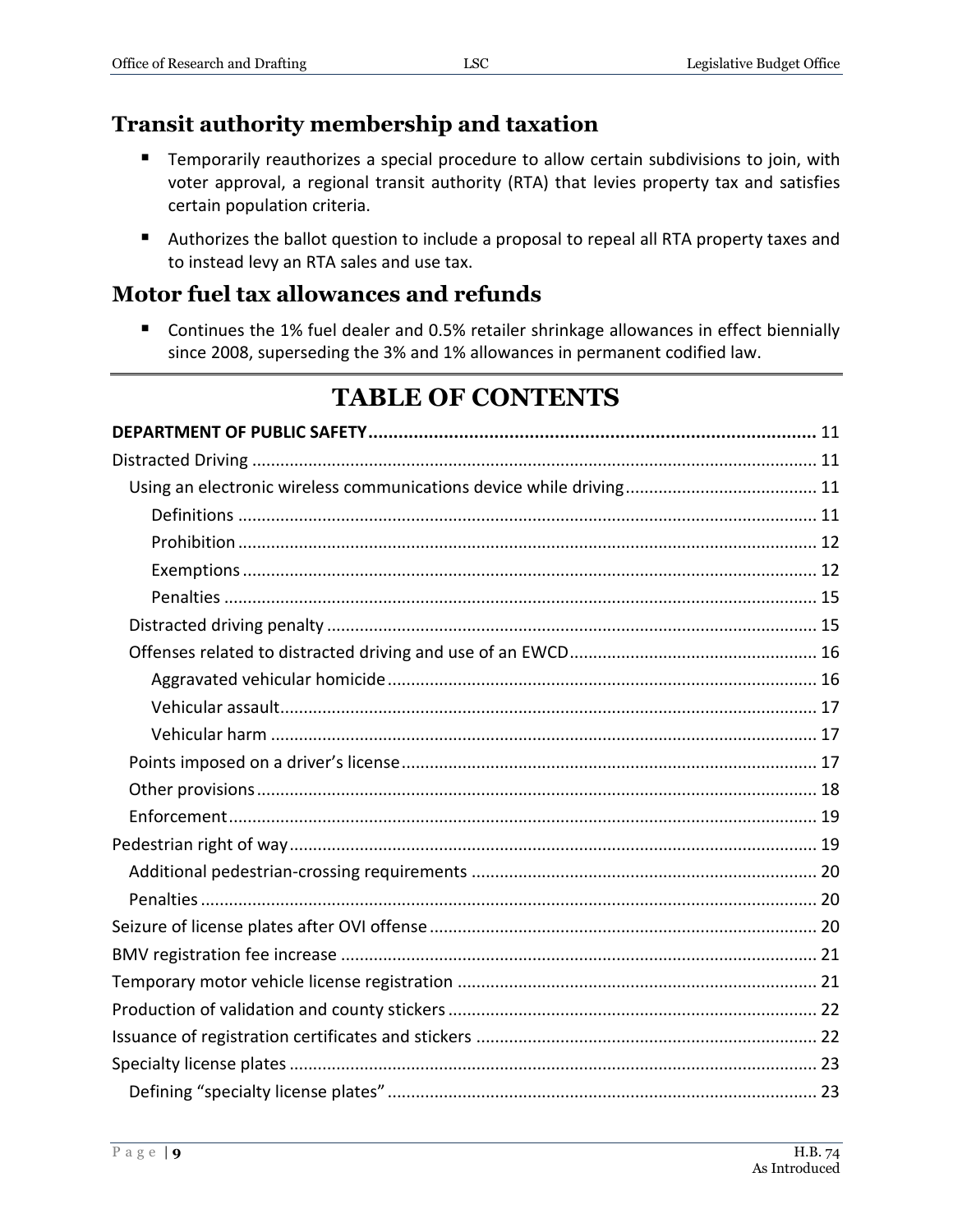| 33. |
|-----|
|     |
|     |
|     |
|     |
|     |
|     |
|     |
|     |
|     |
|     |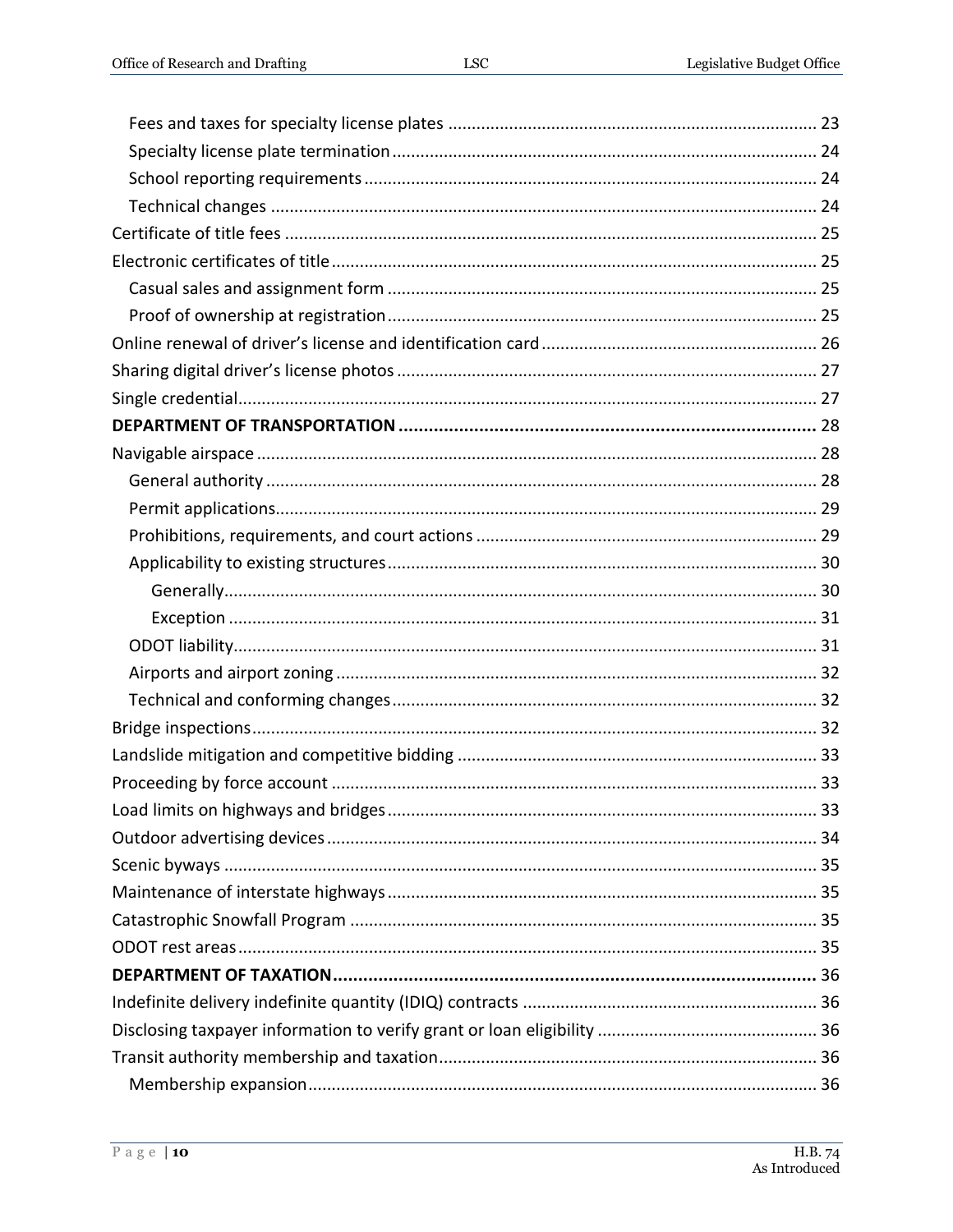# **DEPARTMENT OF PUBLIC SAFETY**

# <span id="page-10-0"></span>**Distracted Driving**

(R.C. 2743.51, 2903.06, 2903.07, 2903.08, 2929.41, 3321.141, 4508.02, 4510.036, 4511.043, 4511.122, 4511.181, 4511.202, 4511.204, 4511.75, and 4511.991; Sections 745.10 and 812.30)

# <span id="page-10-1"></span>**Using an electronic wireless communications device while driving**

(R.C. 4511.204 and 4511.043)

The bill expands the current texting-while-driving prohibition to generally prohibit any use of an electronic wireless communications device while driving. To accomplish this, the bill alters the relevant definitions, the language of the prohibition, and the related exemptions and penalties. Additionally, the bill removes the word "handheld" from the phrase "handheld electronic wireless communications device" throughout the statute  $-$  as a result, the bill prohibits the use of **all** electronic wireless communications devices (EWCD) generally while driving, not solely **handheld** EWCDs, as in current law.

### **Definitions**

<span id="page-10-2"></span>The bill alters the definitions of "electronic wireless communications device" and "voiceoperated and hands-free"; the changes are provided in the table below.

| <b>Topic</b>                                                                                   | <b>Current law</b>                                                                                                                                                                                                                                                                                                                                            | <b>Under the bill</b>                                                                                                                                                                                                                                                              |
|------------------------------------------------------------------------------------------------|---------------------------------------------------------------------------------------------------------------------------------------------------------------------------------------------------------------------------------------------------------------------------------------------------------------------------------------------------------------|------------------------------------------------------------------------------------------------------------------------------------------------------------------------------------------------------------------------------------------------------------------------------------|
| Electronic wireless<br>communications<br>device (handheld<br><b>EWCD under current</b><br>law) | A wireless telephone;<br>٠<br>A text-messaging device;<br>$\blacksquare$<br>A personal digital assistant;<br>٠<br>A computer, including a laptop<br>$\blacksquare$<br>computer and a computer<br>tablet; or<br>Any other substantially similar<br>$\blacksquare$<br>wireless device that is<br>designed or used to<br>communicate text (R.C.<br>4511.204(G)). | Same, but also includes any device<br>capable of displaying a video, movie,<br>broadcast television image, or visual<br>image, and any other device that is<br>designed or used to initiate or receive<br>communication, or exchange<br>information or data (R.C.<br>4511.204(A)). |
| Voice-operated or<br>hands-free device                                                         | A device that allows the user to<br>vocally compose or send, or listen to a<br>text-based communication without<br>the use of either hand except to                                                                                                                                                                                                           | A feature or function that allows a<br>person to use an EWCD without the<br>use of either hand, except to activate,<br>deactivate, or initiate the feature or                                                                                                                      |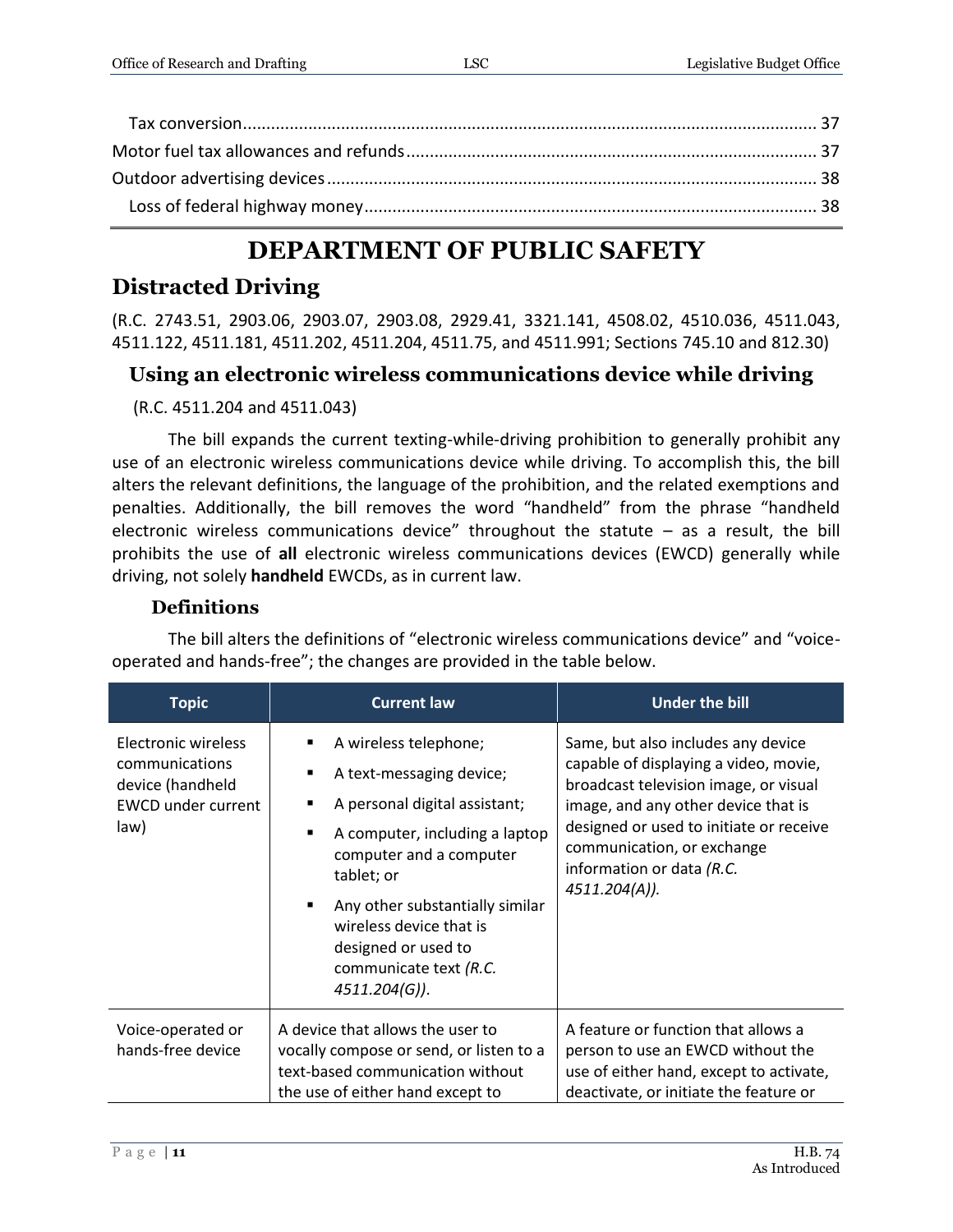| <b>Topic</b> | <b>Current law</b>                                                  | Under the bill                                                                                                                                           |
|--------------|---------------------------------------------------------------------|----------------------------------------------------------------------------------------------------------------------------------------------------------|
|              | activate or deactivate a feature or<br>function (R.C. 4511.204(G)). | function with a single touch or single<br>swipe (term is referred to as a "voice-<br>operated or hands-free feature or<br>function") (R.C. 4511.204(A)). |

#### **Prohibition**

<span id="page-11-0"></span>As indicated above, the bill expands the current prohibition against texting while driving. Currently, no person may drive a motor vehicle on any street open to the public for vehicular traffic **while using a handheld EWCD to write, send, or read a text-based communication**. The bill instead prohibits a person from operating a motor vehicle on any street open to the public for vehicular traffic while doing any of the following:

1. Using any part of the person's body to operate, hold, or support an EWCD to do any of the following:

> a. Write, send, or read any communication, including a text message, email, social media interaction, or instant message;

b. Engage in any form of electronic data retrieval or electronic data communication;

c. Manually enter letters, numbers, or symbols into any website, search engine, or application, including a calendar or navigation service site; or

d. Make any communication, including a phone call, video conference, voice message, or one-way voice communication.

- 2. Using an EWCD to do any of the following:
	- a. View a video, movie, broadcast television image, or visual image; or
	- b. Record, post, send, or broadcast a video or image.

#### **Exemptions**

<span id="page-11-1"></span>For purposes of the new EWCD-while-driving prohibition, the bill alters the exemptions that currently apply to the texting-while-driving prohibition, as explained below.

| <b>Topic</b> | <b>Current law</b>                                                        | Under the bill                                                                                                                                                                                                                                                                                                                                     |
|--------------|---------------------------------------------------------------------------|----------------------------------------------------------------------------------------------------------------------------------------------------------------------------------------------------------------------------------------------------------------------------------------------------------------------------------------------------|
| Navigation   | A person using a device for navigation<br>purposes (R.C. 4511.204(B)(7)). | A person using an EWCD in conjunction<br>with a voice-operated or hands-free device<br>feature or function of the vehicle for<br>purposes of navigation, watching data<br>related to navigation, or watching a static<br>background image that supports a mapping<br>service or similar application, provided that<br>both of the following apply: |
|              |                                                                           | The person does not manually enter<br>٠<br>letters, numbers, or symbols into                                                                                                                                                                                                                                                                       |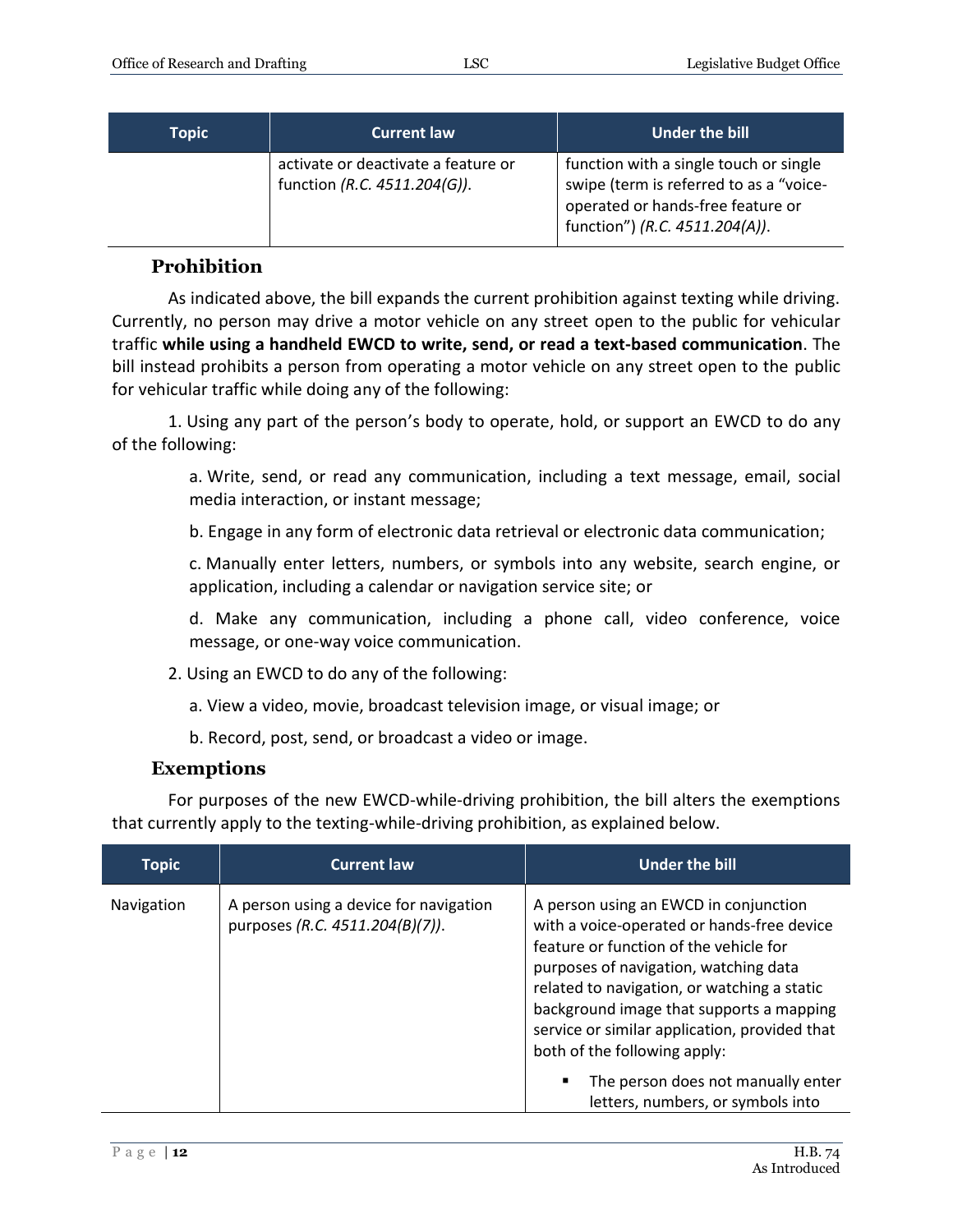| <b>Topic</b>                          | <b>Current law</b>                                                                                                                                                                                                                                                                                              | <b>Under the bill</b>                                                                                                                                                                                                                                                                                                                                                              |
|---------------------------------------|-----------------------------------------------------------------------------------------------------------------------------------------------------------------------------------------------------------------------------------------------------------------------------------------------------------------|------------------------------------------------------------------------------------------------------------------------------------------------------------------------------------------------------------------------------------------------------------------------------------------------------------------------------------------------------------------------------------|
|                                       |                                                                                                                                                                                                                                                                                                                 | the device during the use; and                                                                                                                                                                                                                                                                                                                                                     |
|                                       |                                                                                                                                                                                                                                                                                                                 | The person is not holding or<br>$\blacksquare$<br>supporting the device with any part<br>of the person's body (R.C.<br>4511.204(C)(6)).                                                                                                                                                                                                                                            |
| Voice-<br>operated or<br>hands-free   | A person using a handheld EWCD in<br>conjunction with a voice-operated or<br>hands-free device feature or function of<br>the vehicle (R.C. 4511.204(B)(10)).                                                                                                                                                    | A person using an EWCD in conjunction<br>with a voice-operated or hands-free feature<br>or function of the vehicle to make or<br>receive a communication or use an<br>application, provided that both of the<br>following apply:                                                                                                                                                   |
|                                       |                                                                                                                                                                                                                                                                                                                 | The person does not manually enter<br>letters, numbers, or symbols into<br>the device during the use; and                                                                                                                                                                                                                                                                          |
|                                       |                                                                                                                                                                                                                                                                                                                 | The person is not holding or<br>٠<br>supporting the device with any part<br>of the person's body (R.C.<br>4511.204(C)(8)).                                                                                                                                                                                                                                                         |
| Permanently<br>installed<br>component | A person receiving wireless messages on<br>a device regarding the operation or<br>navigation of a motor vehicle; safety-<br>related information, including<br>emergency, traffic, or weather alerts; or<br>data used primarily by the motor vehicle<br>(R.C. 4511.204(B)(5)).                                   | A person using a component that is<br>permanently installed in the motor vehicle,<br>regardless of whether the component was<br>factory-installed or installed after<br>manufacture (R.C. 4511.204(C)(7)).                                                                                                                                                                         |
| Speaker<br>phone                      | No provision.                                                                                                                                                                                                                                                                                                   | A person using the speaker phone function<br>of the EWCD, provided that the person is<br>not holding or supporting the device with<br>any part of the person's body (R.C.<br>4511.204(C)(9)).                                                                                                                                                                                      |
| A single touch<br>or swipe            | A person conducting wireless<br>interpersonal communication with a<br>device that does not require manually<br>entering letters, numbers, or symbols or<br>reading text messages, except to<br>activate, deactivate, or initiate the device<br>or a feature or function of the device<br>(R.C. 4511.204(B)(8)). | A person using a feature or function of the<br>EWCD with a single touch or single swipe,<br>provided that both of the following apply:<br>The person does not manually enter<br>letters, numbers, or symbols into<br>the device during the use; and<br>The person is not holding or<br>п<br>supporting the device with any part<br>of the person's body (R.C.<br>4511.204(C)(10)). |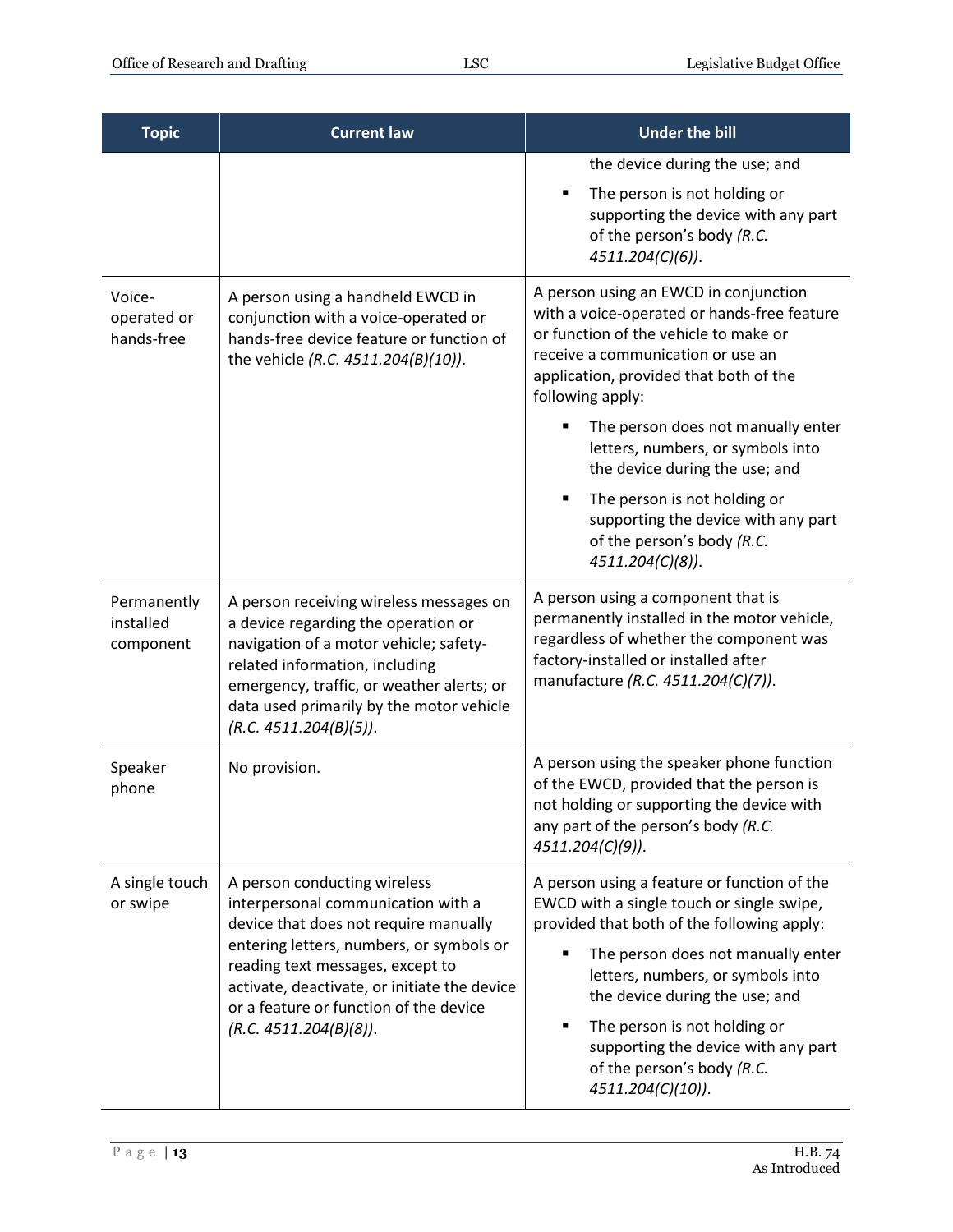| <b>Topic</b>                                                | <b>Current law</b>                                                                                                                                                                                                                                                                                           | <b>Under the bill</b>                                                                                                                                                                                                                                              |
|-------------------------------------------------------------|--------------------------------------------------------------------------------------------------------------------------------------------------------------------------------------------------------------------------------------------------------------------------------------------------------------|--------------------------------------------------------------------------------------------------------------------------------------------------------------------------------------------------------------------------------------------------------------------|
| Emergency<br>purposes                                       | A person using a handheld EWCD to<br>write, send, or read a text-based<br>message for emergency purposes,<br>including an emergency contact with a<br>law enforcement agency, hospital or<br>health care provider, fire department, or<br>other similar emergency agency or entity<br>(R.C. 4511.204(B)(1)). | A person using an EWCD to make contact,<br>for emergency purposes, with a law<br>enforcement agency, hospital or health care<br>provider, fire department, or other similar<br>emergency agency or entity (R.C.<br>4511.204(C)(1)).                                |
| Operator of a<br>public safety<br>vehicle                   | A person driving a public safety vehicle<br>who uses a handheld EWCD to write,<br>send, or read a text-based message in<br>the course of the person's duties (R.C.<br>4511.204(B)(2)).                                                                                                                       | A person operating a public safety vehicle<br>while using an EWCD in the course of the<br>person's official duties (R.C.<br>4511.204(C)(2)).                                                                                                                       |
| Stationary<br>position<br>outside a lane<br>of travel       | A person using a handheld EWCD to<br>write, send, or read a text-based<br>message whose motor vehicle is in a<br>stationary position and outside a lane of<br>travel (R.C. 4511.204(B)(3)).                                                                                                                  | A person using an EWCD whose motor<br>vehicle is in a stationary position outside a<br>lane of travel (R.C. 4511.204(C)(3)).                                                                                                                                       |
| Holding a<br>phone to<br>make or<br>receive a<br>phone call | A person reading, selecting, or entering a<br>name or telephone number in a<br>handheld EWCD for the purpose of<br>making or receiving a telephone call (R.C.<br>$4511.204(B)(4)$ .                                                                                                                          | No provision.                                                                                                                                                                                                                                                      |
| Radio waves                                                 | A person receiving wireless messages via<br>radio waves (R.C. 4511.204(B)(6)).                                                                                                                                                                                                                               | No provision.                                                                                                                                                                                                                                                      |
| Commercial<br>truck                                         | A person operating a commercial truck<br>while using a mobile data terminal that<br>transmits and receives data (R.C.<br>4511.204(B)(9)).                                                                                                                                                                    | Same (R.C. 4511.204(C)(5)).                                                                                                                                                                                                                                        |
| Utility<br>vehicles                                         | No provision.                                                                                                                                                                                                                                                                                                | A person operating a utility service vehicle<br>or a vehicle for or on behalf of a utility, if<br>the person is acting in response to an<br>emergency, power outage, or circumstance<br>that affects the health or safety of<br>individuals (R.C. 4511.204(C)(4)). |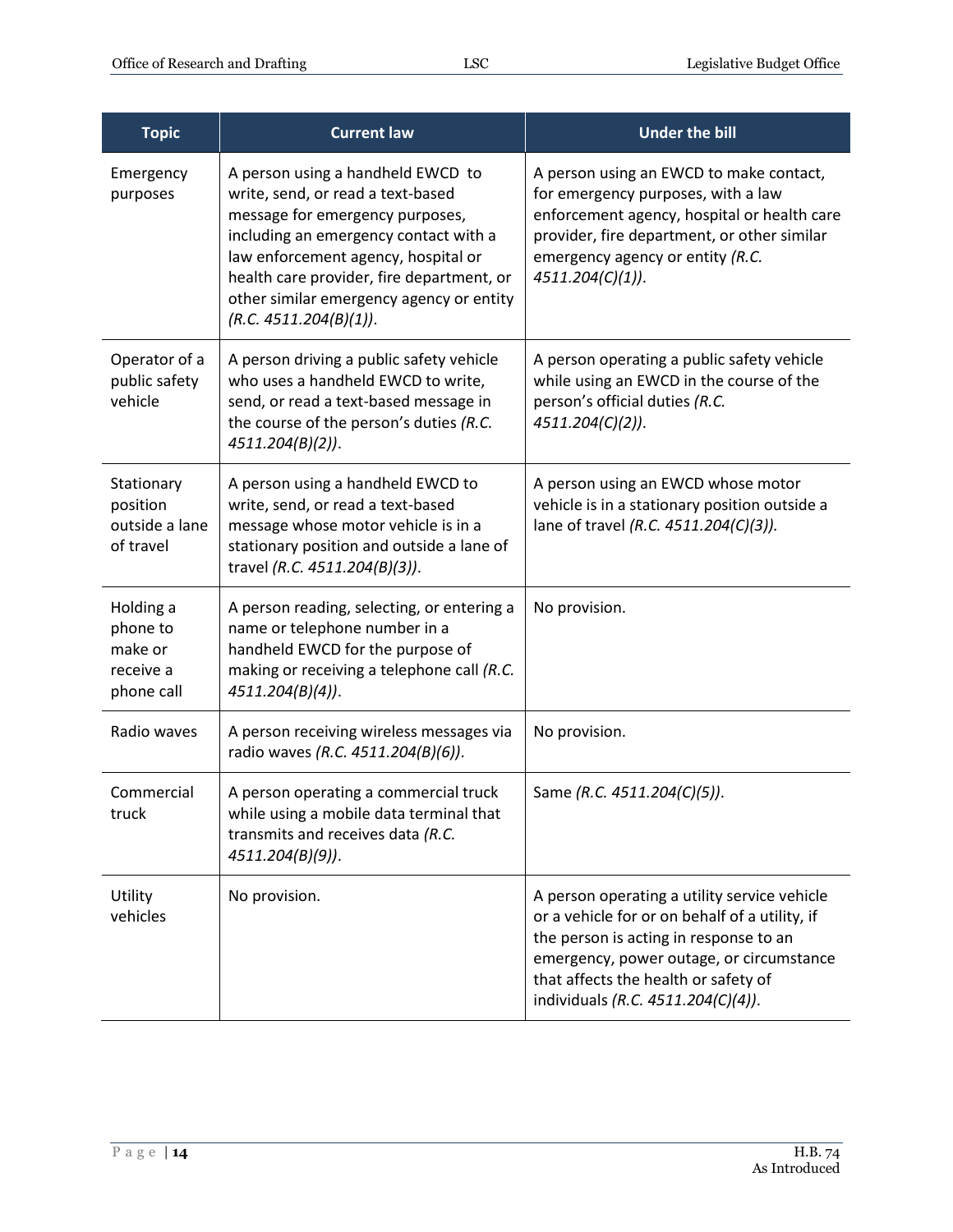### **Penalties**

<span id="page-14-0"></span>The bill applies different penalties to the new EWCD-while-driving prohibition. Under current law, texting while driving is a minor misdemeanor, punishable by a fine of up to \$150.<sup>1</sup> The bill changes the penalty to an unclassified misdemeanor with a \$150 fine and establishes the following tiered penalties:

- If, within three years of the violation, the offender has been convicted of or pleaded guilty to one prior violation of the prohibition or a substantially equivalent municipal ordinance, the fine is at least \$250.
- If, within three years of the violation, the offender has been convicted of or pleaded guilty to two or more prior violations of the prohibition or a substantially equivalent municipal ordinance, the fine is at least \$500; and the court may impose a Class 7 suspension of the person's driver's license (not more than one year).

A court may impose any other penalties for a misdemeanor, but may not impose a jail term, community residential sanction, or any other fines or suspensions.

The bill also makes the new prohibition a primary offense. A primary offense means that a law enforcement officer may issue a ticket for the offense solely for a violation of the offense. When an offense is secondary, as the EWCD-while-driving prohibition is in current law, the law enforcement officer may only pull over a driver if the driver commits another primary offense. Thus, under the bill, a law enforcement officer may stop a motorist solely for violating the new EWCD prohibition.

# <span id="page-14-1"></span>**Distracted driving penalty**

#### (R.C. 4511.202, 4511.75, and 4511.991)

The bill changes what constitutes "distracted" in the distracted driving law and adds two offenses to the list of specified offenses to which an additional distracted driving penalty applies. Currently, if a person commits a moving violation (for example, speeding) while distracted, the person is subject to a \$100 fine in addition to the fine for the underlying violation.<sup>2</sup> The term "distracted" is defined in two parts:

1. Using an EWCD, as defined in the texting-while-driving law, while driving (with certain exceptions); and

2. Engaging in any activity that is not necessary to the operation of a vehicle and impairs, or reasonably would be expected to impair, the operator's ability to safely drive.

 $<sup>1</sup>$  R.C. 2929.28, not in the bill.</sup>

 $2$  If a person successfully completes a distracted driving safety course established by DPS and submits proof of successful completion to the court, the person is not required to pay the \$100 additional fine. R.C. 4511.991(B)(1).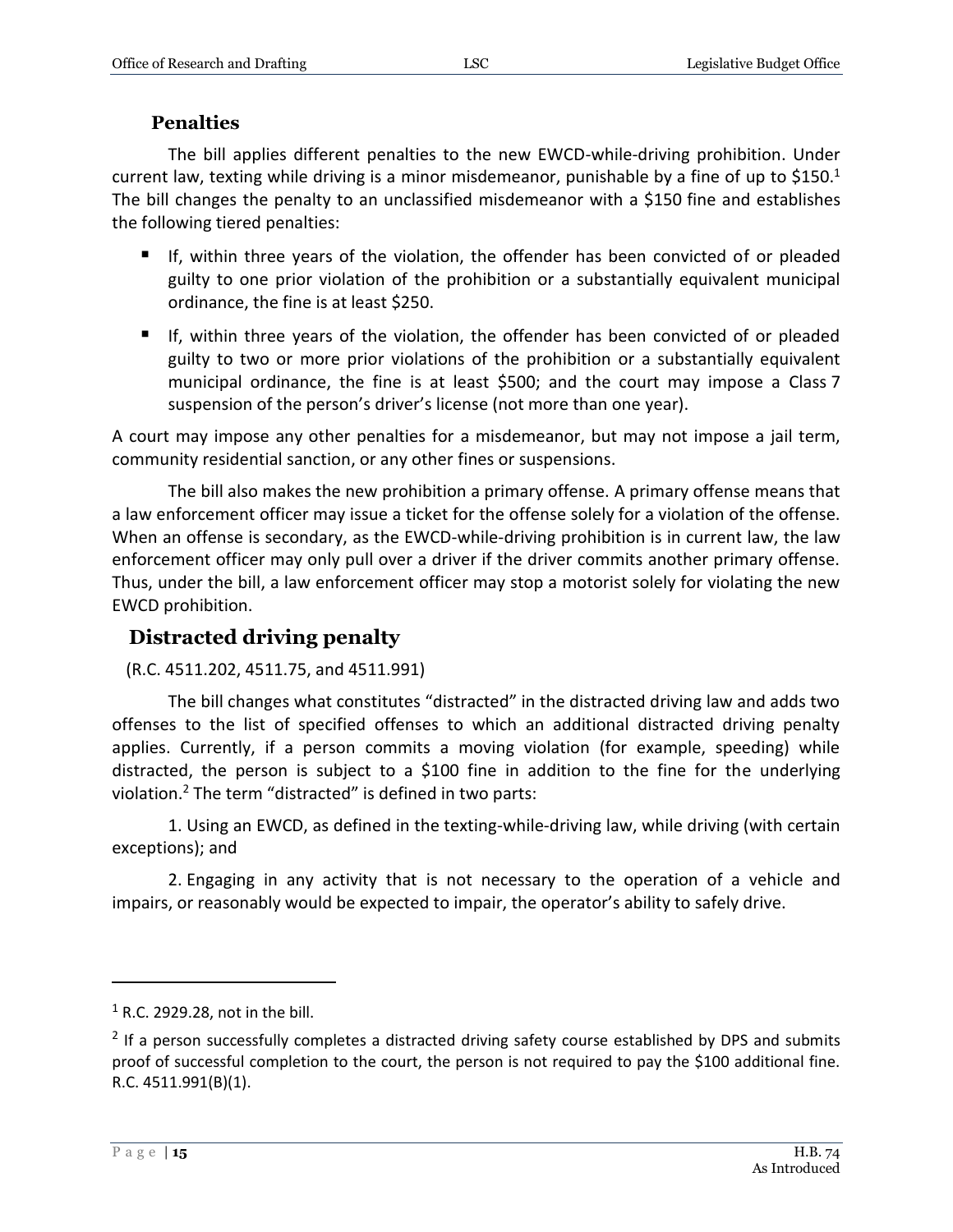The bill alters (1) to specify that using an EWCD in violation of the bill constitutes distracted driving. The bill retains (2), above. Otherwise put, the bill aligns the scope of (1) with the new EWCD-while-driving prohibition. As a result, a person who violates the new EWCDwhile-driving prohibition and commits a specified moving violation has committed distracted driving and would be penalized for the moving violation, using an EWCD while driving, and be subject to the \$100 fine for driving distracted.

Next, the bill adds two offenses to the list of underlying moving violations to which the additional distracted driving penalty applies: (1) failure to control, and (2) passing a stopped school bus (that is loading or unloading passengers).

# <span id="page-15-0"></span>**Offenses related to distracted driving and use of an EWCD**

```
(R.C. 2743.51, 2903.06, 2903.07, 2903.08, 2929.41, and 4511.181)
```
The bill establishes three new criminal prohibitions related to distracted driving and using an EWCD-while-driving. First, the bill establishes a new aggravated vehicular homicide offense and vehicular assault offense, which apply when a person causes the death of or serious physical harm to a person while driving when distracted or while unlawfully using an EWCD. Second, the bill creates the offense of vehicular harm, which applies when a person causes harm to a person or serious physical harm to property while driving when distracted or while unlawfully using an EWCD.

### **Aggravated vehicular homicide**

<span id="page-15-1"></span>The bill creates a new aggravated vehicular homicide offense: it prohibits a person from causing the death of another (or another's unborn) as the proximate result of violating either the EWCD-while-driving prohibition or the distracted driving law. The bill applies the current OVI-related (operating a vehicle while impaired) aggravated vehicular homicide penalties to a person who is convicted of or pleads guilty to this offense: a **second degree felony** and a **Class 1 driver's license suspension** (life).

Although there are several circumstances under current law that, if applicable, would enhance the penalty imposed for an OVI-related vehicular homicide, only the following non-OVI-related circumstances apply to enhance the penalty for the new offense to a **first degree felony**:

- The offender was driving under a suspension or cancellation;
- The offender did not have a valid driver's license and was not eligible for renewal without examination;
- The offender was previously convicted of or pleaded guilty to a vehicular homicide offense; or
- The offender was previously convicted of or pleaded guilty to any traffic-related homicide, manslaughter, or assault offense.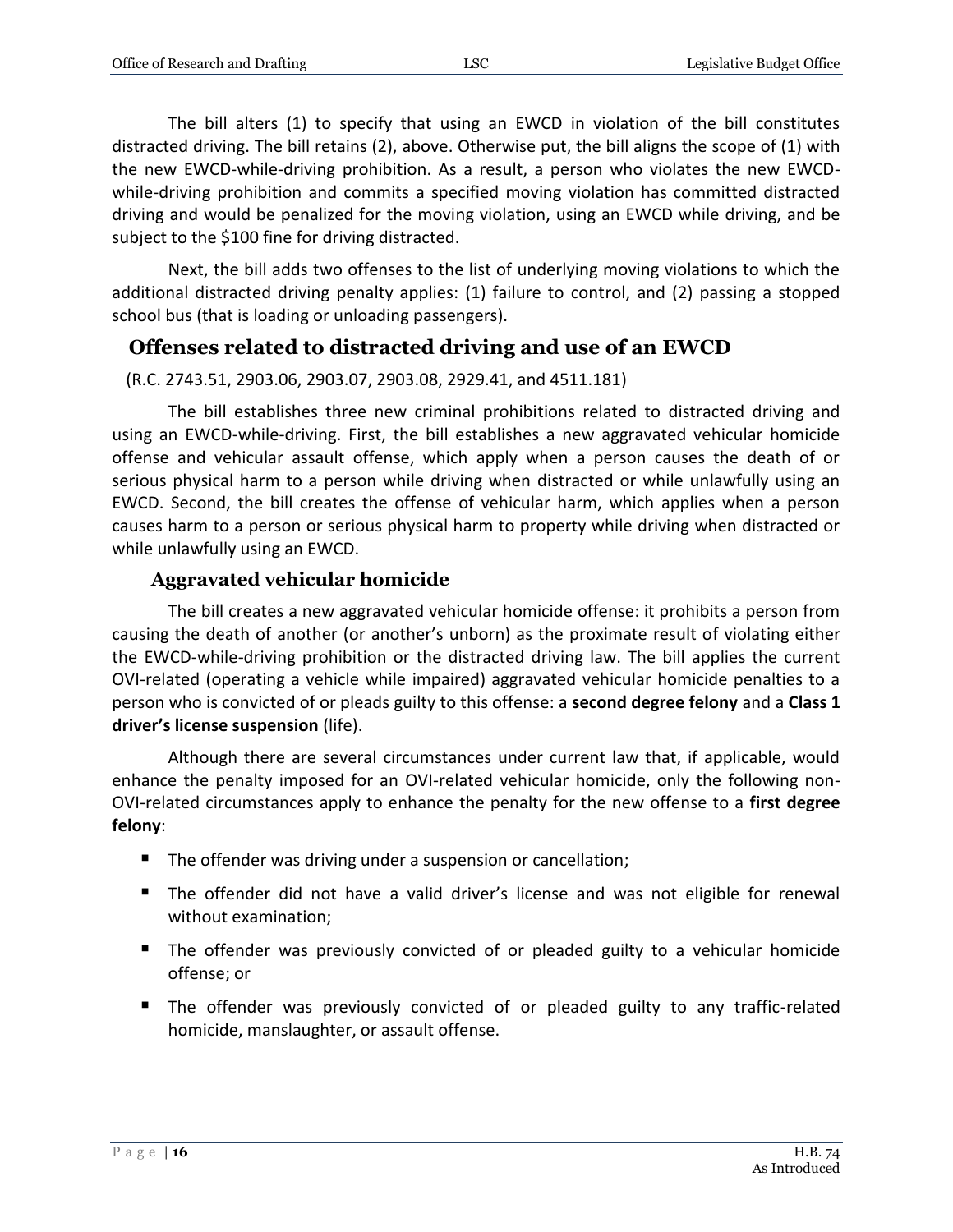#### **Vehicular assault**

<span id="page-16-0"></span>The bill creates a new aggravated vehicular assault offense: it prohibits a person from causing serious physical harm to another (or another's unborn) as the proximate result of violating either the EWCD-while-driving prohibition or the distracted driving law. Serious physical harm means, among other things, physical harm that carries a substantial risk of death. $3$  The bill applies the current OVI-related aggravated vehicular assault penalties to a person who is convicted of or pleads guilty to this offense: a **third degree felony** and a **Class 3 driver's license suspension** (2 to 10 years).

Although there are several circumstances under current law that, if applicable, would enhance the penalty imposed for an OVI-related vehicular assault, only the following non-OVIrelated circumstances apply to enhance the penalty for the new offense to a **second degree felony** and either a **Class 2** (3 years to life) or **Class 1 driver's license suspension** (life):

- The offender was driving under a suspension;
- The offender was previously convicted of or pleaded guilty to a vehicular assault offense; or
- The offender was previously convicted of or pleaded guilty to any traffic-related homicide, manslaughter, or assault offense.

#### **Vehicular harm**

<span id="page-16-1"></span>The bill creates the new offense of vehicular harm, which prohibits causing either of the following as the proximate result of violating either the EWCD-while-driving prohibition or the distracted driving law:

- Physical harm (which is any injury, illness, or other physiological impairment, regardless of its gravity or duration) to another or another's unborn;
- Serious physical harm to property (any tangible or intangible damage to property that, in any degree, results in loss to its value or interferes with its use or enjoyment).<sup>4</sup>

If a person is convicted of or pleads guilty to this offense, the bill imposes a **first degree misdemeanor**, a **Class 5 driver's license suspension** (6 months to 3 years), and a **\$500 to \$1,000 fine**.

# <span id="page-16-2"></span>**Points imposed on a driver's license**

(R.C. 4510.036)

The bill imposes two additional points upon a person's driver's license when a court determines that the person has committed certain offenses while distracted, as illustrated in the table below.

 $3$  R.C. 2901.01(A)(5), not in the bill.

 $4$  R.C. 2901.01(A)(3) and (4), not in the bill.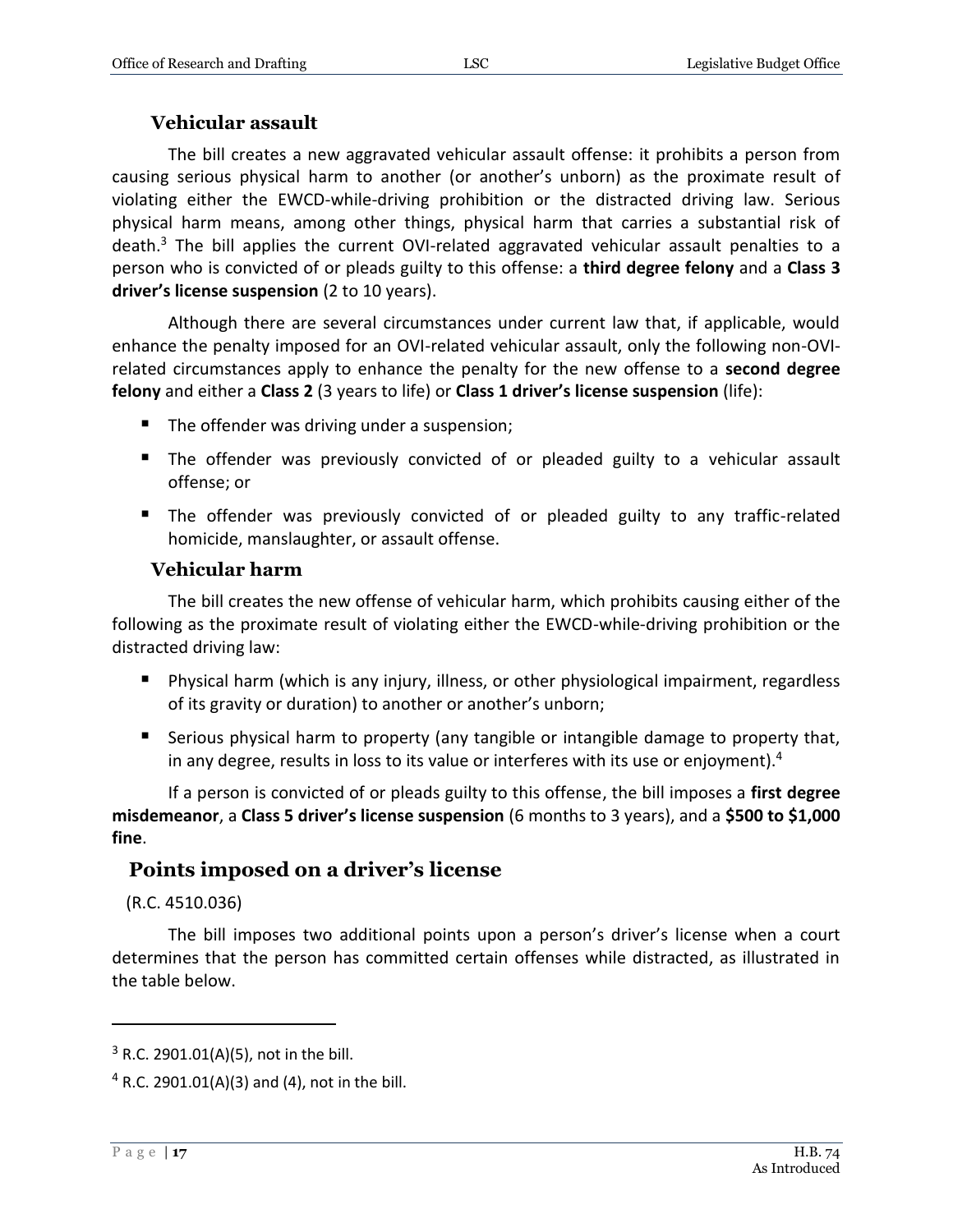| Points imposed when driving distracted                                                           |                    |                       |
|--------------------------------------------------------------------------------------------------|--------------------|-----------------------|
| <b>Offense</b>                                                                                   | <b>Current law</b> | <b>Under the bill</b> |
| When a person exceeds the lawful limit by<br>30 m.p.h.                                           | 4 points           | 6 points              |
| When the speed exceeds the lawful speed<br>limit of 55 m.p.h. by more than 10 m.p.h.             | 2 points           | 4 points              |
| When the speed exceeds the lawful speed<br>limit of less than 55 m.p.h. by more than 5<br>m.p.h. | 2 points           | 4 points              |
| When the speed does not exceed the<br>above-mentioned amounts                                    | 0 points           | 2 points              |
| All other moving violations                                                                      | 2 points           | 4 points              |

The bill also imposes additional points upon a person's driver's license when a court determines that the person committed a violation of the EWCD-while-driving prohibition:

- A first offense in any three-year period: 2 points;
- A second offense in any three-year period: 3 points;
- A third or subsequent offense in any three-year period: 4 points.

When a driver receives 12 or more points on their driver's license in any two-year period, the driver is subject to a Class D administrative suspension (six months).<sup>5</sup>

### <span id="page-17-0"></span>**Other provisions**

(R.C. 3321.141, 4508.02, 4511.204, and 4511.991)

The bill requires the Director of Public Safety to expand driver's education regarding distracted driving. Currently, the Director must adopt rules that require driver's education to include instruction on the dangers of driving a motor vehicle while using an EWCD to write, send, or read a text. The bill broadens this to require the driver's education instruction to include education on the dangers of driving a vehicle while distracted generally, including using an EWCD and engaging in any other activity that distracts a driver from the safe and effective operation of a motor vehicle.

The bill also requires the Department of Transportation to erect signs regarding the new EWCD-while-driving prohibition in the following locations:

<sup>5</sup> R.C. 4510.037, not in the bill.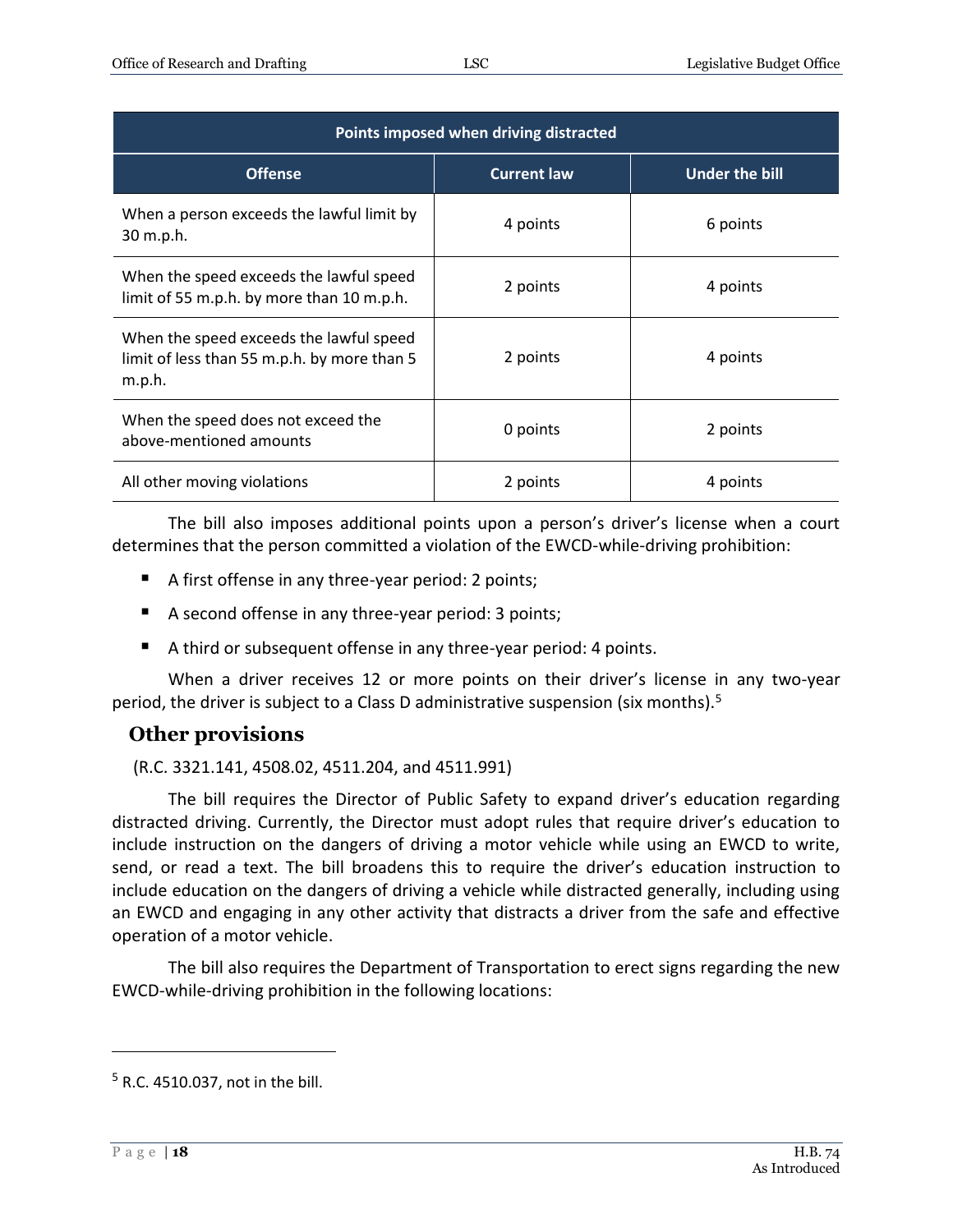- Where an interstate or United States route enters Ohio; and
- Where a road, originating from a commercial service airport, exits the airport's property.

Last, the bill amends the portion of the EWCD-while-driving statute that addresses allied offenses of similar conduct. Current law provides that the prosecution of the state textingwhile-driving offense does not preclude a separate prosecution for a violation of a substantially equivalent municipal ordinance for the same conduct, but it states that the offenses are allied offenses of similar import. When an offender's conduct can be construed to constitute two or more allied offenses of similar import, the offender may be **charged** with **all** of the offenses, but prior to the conviction stage, the offenses merge and the offender may be **convicted** of **only one**. But, current law implies that a person may be convicted of both offenses – as such, the bill clarifies that there may only be one conviction.

### <span id="page-18-0"></span>**Enforcement**

(Sections 745.10 and 812.30)

The bill delays the effective date of its new distracted driving-related provisions for 180 days after the provisions would otherwise become effective (which is 90 days after enactment). Otherwise put, enforcement of the bill's provisions – use of an EWCD-while-driving, distracted driving, aggravated vehicular homicide, vehicular assault, vehicular harm, the imposition of points on a person's driver's license, driver's education, signage, and corrective changes – is delayed 180 days.

As for the EWCD-while-driving prohibition specifically, during the interim 180-day period, a law enforcement officer may stop a driver – but not issue a ticket, citation, or summons – for an action that would violate the new prohibition, if that provision were in effect. Instead, the officer may issue the person a written warning explaining the new prohibition. The written warning may notify the person of the specific date when law enforcement officers are authorized to begin issuing tickets, citations, and summons for violations of the new expanded prohibition.

But, during the interim period, a law enforcement officer may still issue a ticket, citation, or summons for a texting-while-driving violation as it exists currently.

# <span id="page-18-1"></span>**Pedestrian right of way**

#### (R.C. 4511.46)

The bill requires the driver of a vehicle to stop and yield the right-of-way to a pedestrian waiting at the curb to enter a crosswalk on the half of the road on which the vehicle is traveling when traffic control signals are not clearly assigning the right-of-way.

The bill also requires drivers to stop and yield the right-of-way to pedestrians, as opposed to slow down or stop to yield as current law requires, in either of the following circumstances when traffic control signals are not clearly assigning the right-of-way:

1. The pedestrian is in the crosswalk on the half of the road the vehicle is travelling; or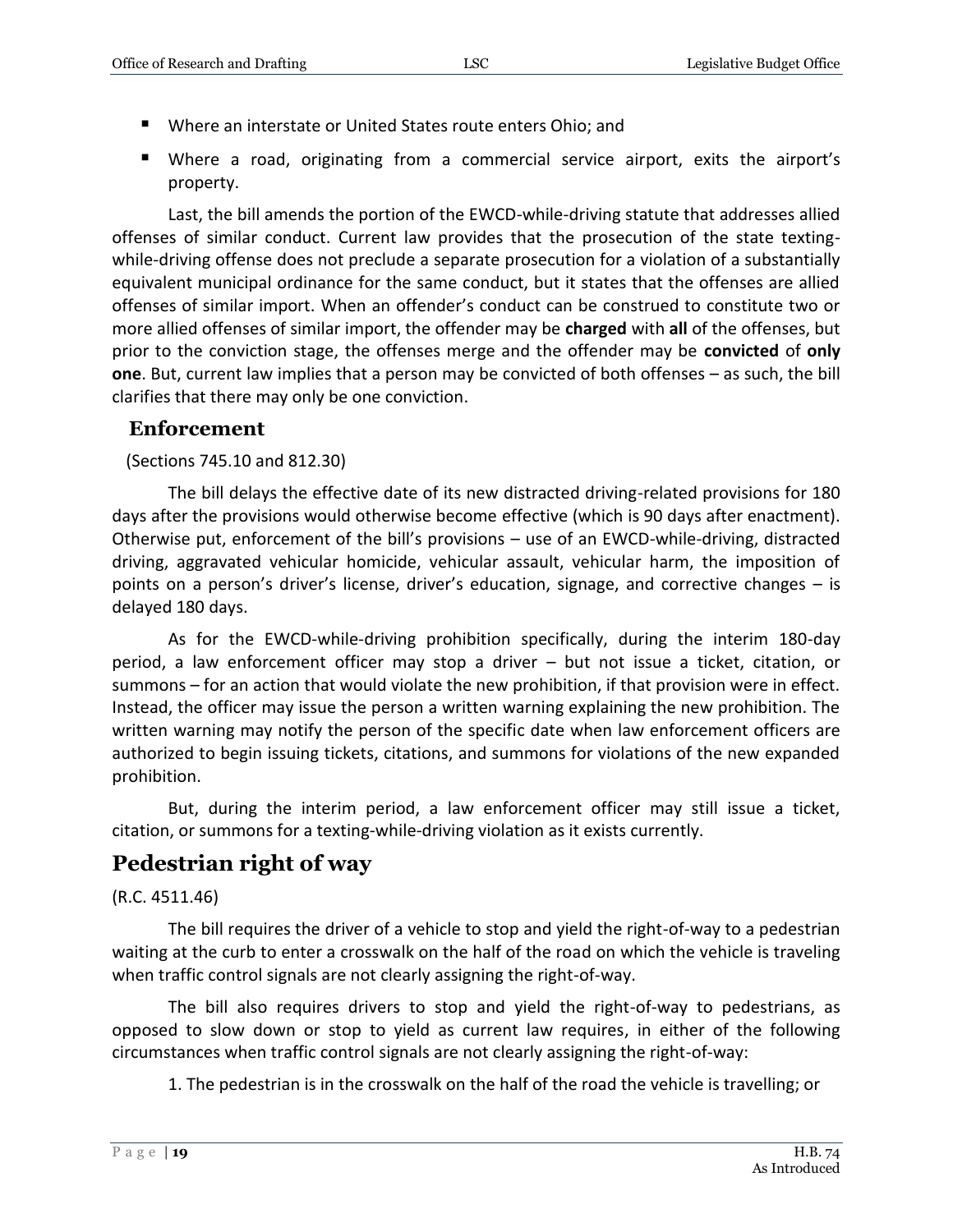2. The pedestrian is in the crosswalk on the opposite half of the road the vehicle is travelling, but is approaching so closely that it would be dangerous for the vehicle to continue.

### <span id="page-19-0"></span>**Additional pedestrian-crossing requirements**

The bill does not change any of the following requirements under current law:

1. A pedestrian is not permitted to suddenly leave a curb or other safe place to walk or run into the path of a vehicle.

2. A driver is not required to yield to a pedestrian attempting to cross the road if a pedestrian tunnel or pedestrian overhead crossing is available for the pedestrian to use.

3. A driver of another vehicle, approaching from the rear, is not permitted to overtake and pass a vehicle that has stopped to yield to a pedestrian.<sup>6</sup>

#### <span id="page-19-1"></span>**Penalties**

Current law, unchanged by the bill, specifies that failure to yield the right-of-way to a pedestrian in a crosswalk is a minor misdemeanor. If within one year of the offense, the offender previously has been convicted of or pleaded guilty to one additional predicate motor vehicle or traffic offense, the offender is guilty of a fourth degree misdemeanor. If within one year of the offense, the offender previously has been convicted of or pleaded guilty to two or more predicate motor vehicle offenses, the offender is guilty of a third degree misdemeanor.

If an offender commits the offense while distracted, the offender is also potentially subject to the additional \$100 fine established for distracted driving.<sup>7</sup>

# <span id="page-19-2"></span>**Seizure of license plates after OVI offense**

(R.C. 4511.195)

The bill requires license plates on a vehicle seized as part of an arrest for an OVI offense (impaired driving) to remain on the vehicle unless otherwise ordered by a court. Vehicle seizure is currently required when the vehicle is registered in the arrested person's name and one of the following applies:

1. Within ten years of the alleged OVI violation, the person previously has been convicted of or pleaded guilty to one or more OVI offenses or one or more other specified equivalent offenses; or

2. The person previously has been convicted of or pleaded guilty to an OVI offense under circumstances in which the violation was a felony.

Current law requires the arresting law enforcement officer to remove the license plates and the officer's agency to safely keep them separate from the vehicle.

 $6$  R.C. 4511.48, not in the bill.

<sup>7</sup> R.C. 4511.991.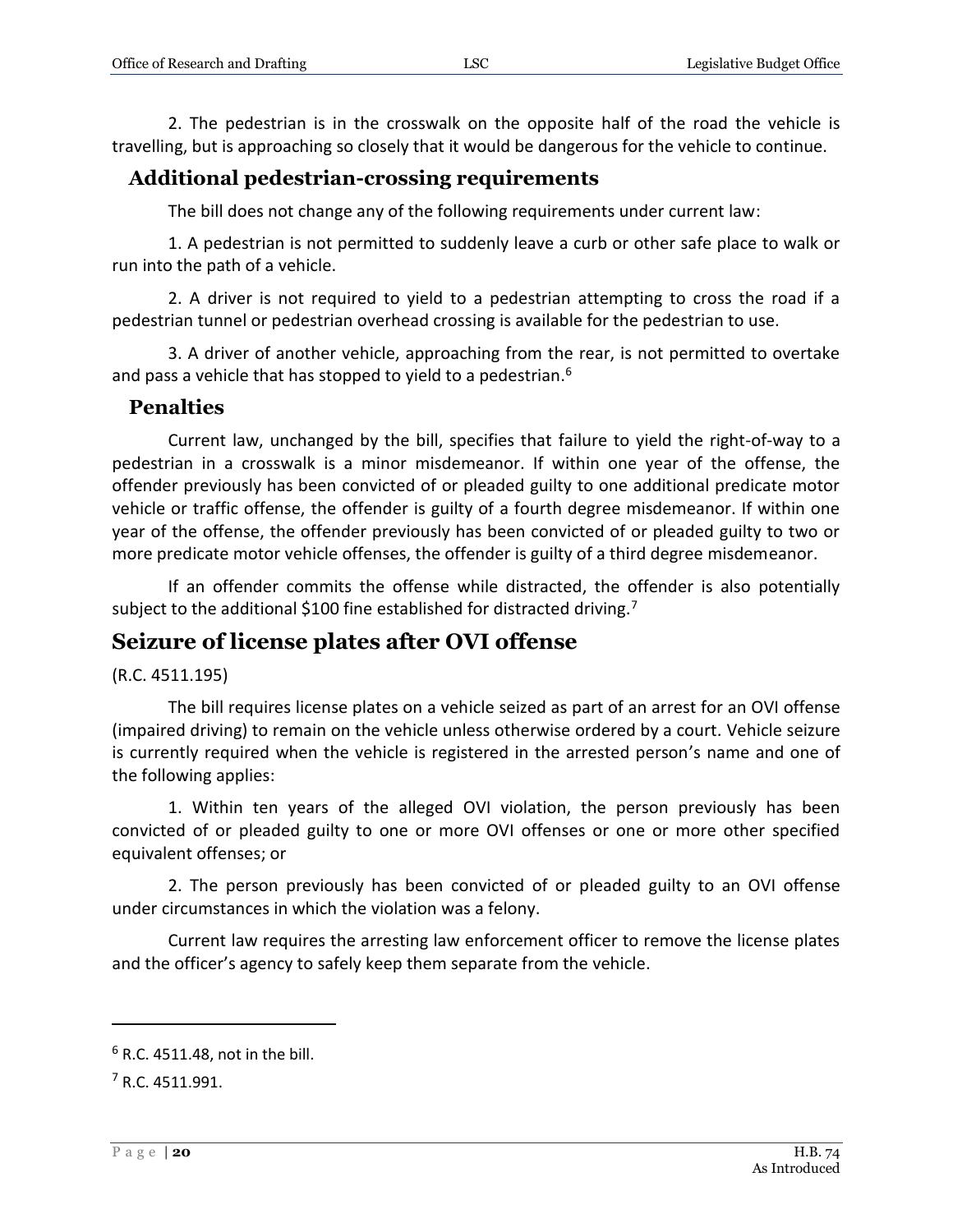### <span id="page-20-0"></span>**BMV registration fee increase**

(R.C. 4503.10, 4503.103, and 4503.65; Section 745.20)

Effective October 1, 2021, the bill increases from \$11 to \$21 the additional annual Bureau of Motor Vehicles (BMV) registration fee for a passenger vehicle, a noncommercial vehicle, a nonapportioned commercial bus, or a commercial trailer or semitrailer. It also increases the additional annual BMV registration fee for a nonapportioned commercial car from \$30 to \$40 on that date. The annual BMV registration fees are deposited into the Public Safety – Highway Purposes Fund and are used to defray the Department of Public Safety's (DPS) costs associated with the administration and enforcement of the motor vehicle and traffic laws of Ohio.

Additionally, the bill increases the annual registration tax collected for apportioned commercial vehicles by \$10. These vehicles are the commercial cars and buses that register under the International Registration Plan (i.e., they operate regularly in multiple states and pay an apportioned registration rate to each of those states). The tax is deposited into the International Registration Plan Distribution Fund and is divided out to the state and local political subdivisions according to a statutory formula.<sup>8</sup>

# <span id="page-20-1"></span>**Temporary motor vehicle license registration**

(R.C. 4503.182, 2913.71, 4503.21, 4511.454, 4511.751, and 4519.10)

The bill changes the name of the temporary license placard or windshield sticker to temporary motor vehicle license registration.

The bill requires, rather than authorizes as in current law, Ohio licensed motor vehicle dealers and motorized bicycle dealers to issue the registrations by electronic means via computer equipment the dealers must buy and maintain, unless a dealer is authorized to do otherwise by the Registrar of Motor Vehicles (Registrar). The bill eliminates current requirements applicable to those dealers, including both of the following:

1. A requirement that the dealer notify the Registrar within 48 hours of the issuance of a temporary license placard by electronic or other Registrar-approved means; and

2. A requirement to pay a \$5 service fee when notifying the Registrar of the issuance of a temporary license placard by nonelectronic means.

Finally, the bill authorizes, rather than requires, the Registrar to adopt rules specifying procedures for reporting information from temporary license registration applications and for providing that information to law enforcement.

 $8$  R.C. 4501.03, 4501.044, and 4503.02, not in the bill.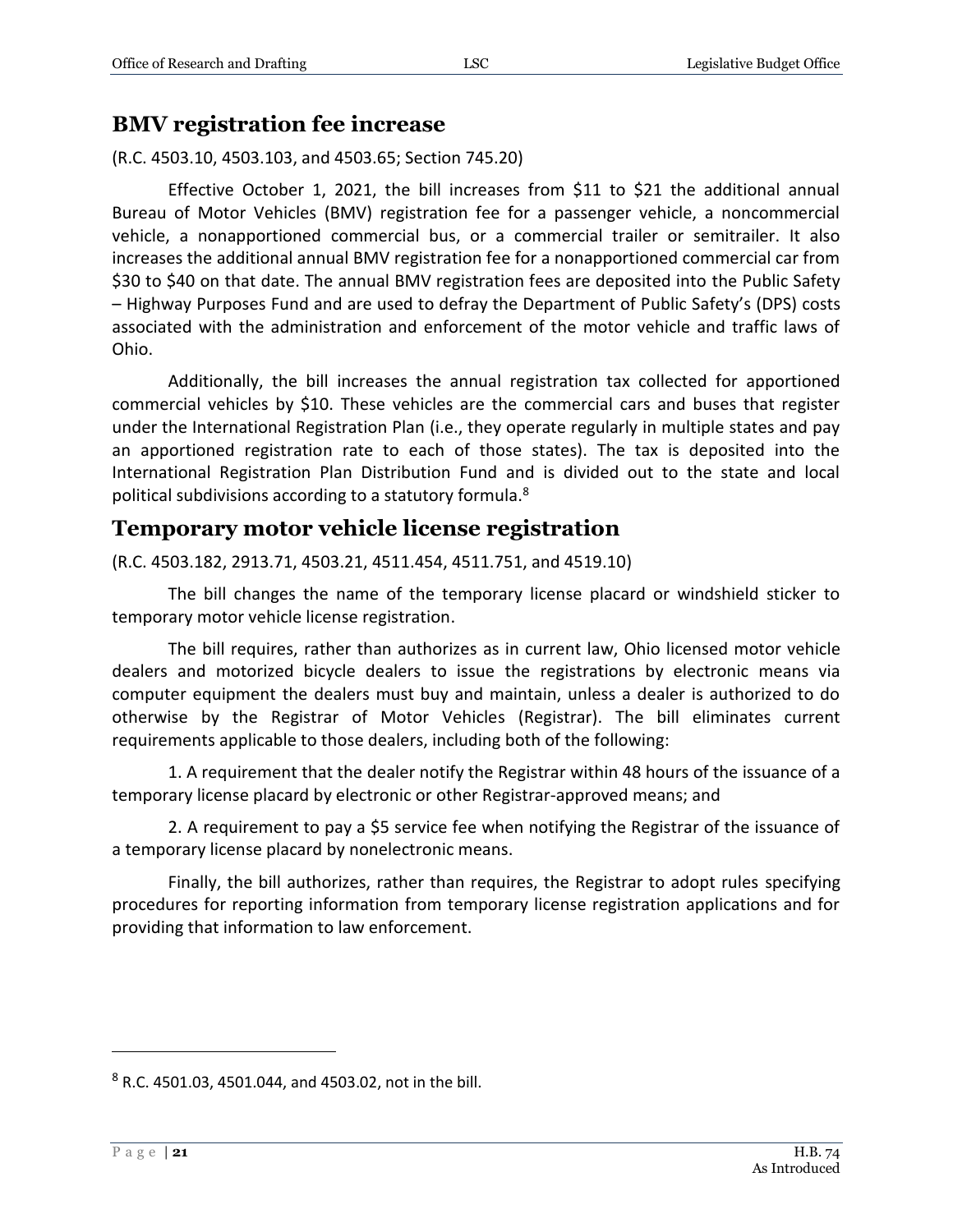# <span id="page-21-0"></span>**Production of validation and county stickers**

(R.C. 4503.191 and Section 205.20)

The bill alters the authority of the Registrar to adopt rules allowing the Registrar or deputy registrars, in lieu of Ohio Penal Industries, to print or produce validation and county stickers by doing both of the following:

- Requiring the rules to expressly permit the Registrar and deputy registrars to provide for the printing or production of the stickers; and
- Removing the requirement that the stickers be produced in house.

Current law specifies that validation stickers and county identification stickers must be produced by Ohio Penal Industries unless the Registrar adopts rules that permit the Registrar or deputy registrars to print or otherwise produce them in house.

# <span id="page-21-1"></span>**Issuance of registration certificates and stickers**

(R.C. 4503.19, 4503.191, 4503.21, and 4503.83)

When a person registers a motor vehicle with the Registrar or a deputy registrar, the person is given multiple items:

1. A certificate of registration (a portion of which must be kept in the registered vehicle);

2. A license plate (if the person does not have one issued or the current one is damaged, lost, stolen, etc.);

3. A county sticker (if the person does not have one or is registering in a new county); and

4. A validation sticker (to be placed on the license plate and indicating the registration's expiration date).

The bill makes a few adjustments to several of these items. It expands the methods by which the Registrar may deliver a certificate of registration to include electronic delivery. Under current law, the certificate must be delivered either in person or by regular mail.

The bill also removes the requirement that a validation sticker be issued for and displayed on a nonapportioned commercial tractor or any apportioned motor vehicle (e.g., a vehicle registering under the International Registration Plan). Under current law, validation stickers must be issued for and displayed on all vehicles.

Additionally, the bill allows the Registrar to issue a county identification sticker that identifies the county of registration either by the county's name or by the county's identifying number. Under current law, the Registrar must issue a county identification sticker identifying the county only by name for the standard license plates. However, the Registrar is allowed to issue the sticker identifying the county by name or number for nonstandard (specialty) license plates (because of spacing issues with the words and logos on those plates).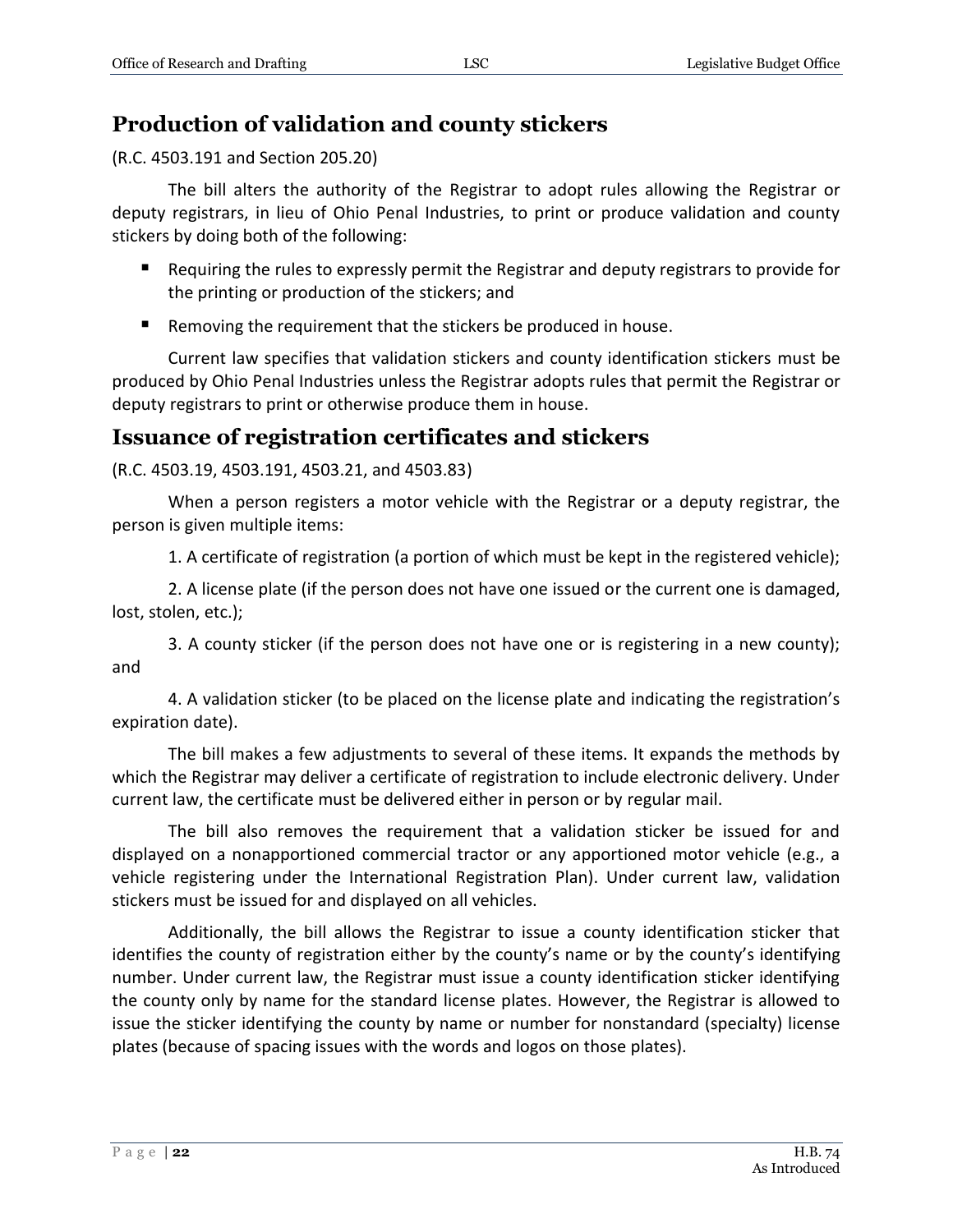# <span id="page-22-0"></span>**Specialty license plates**

(R.C. 4501.01, 4503.511 (repealed), 4503.512 (repealed), 4503.77 (repealed), 4503.772 (repealed), 4503.79 (repealed), and 4503.791 (renumbered 4503.79); with conforming changes in 4501.21, 4503.19, 4503.29, 4503.51, 4503.513, 4503.573, 4503.581, 4503.591, 4503.593, 4503.67, 4503.68, 4503.69, 4503.771 (renumbered 4503.77), 4503.78, 4503.871, 4503.873, 4503.874, 4503.875, 4503.876, 4503.877, 4503.878, 4503.879, 4503.88, 4503.892, 4503.901, 4503.902, 4503.903, 4503.904, 4503.905, 4503.906, 4503.907, 4503.908, 4503.909, 4503.951, 4503.952, 4503.953, 4503.954, and 4503.955)

Continuing law establishes numerous license plates as alternatives to the standard-issue Ohio license plate. These alternative license plates display words or insignia representative of various organizations, causes, interests, and deeds.

### <span id="page-22-1"></span>**Defining "specialty license plates"**

Under current law, alternative license plates created by legislation are referred to and defined variously, including as "collegiate license plates" and "nonstandard license plates." The bill eliminates the various terms and defines all such plates as "**specialty license plates**." That is, any license plate, authorized by the General Assembly, that displays a combination of words, markings, logos, or other graphic artwork that is in addition to the words, images, and distinctive numbers and letters typically required on license plates.

#### <span id="page-22-2"></span>**Fees and taxes for specialty license plates**

The bill specifies that the contribution amount for any specialty license plate is the same each year, regardless of whether the application is for the initial issuance or the renewal of the specialty license plate. Currently, each specialty license plate has a standard contribution amount for its issuance and renewal. The computer system used by the BMV for organizing specialty license plates is adjusted to handle different contribution amounts required for different plates (i.e., a \$20 contribution for the Ohio Agriculture license plate and a \$30 contribution for the Solon City School license plate). However, the system does not allow for a different contribution amount for the initial issuance and then the renewal of the same plate (i.e., a \$22 contribution the first year and then an \$11 contribution thereafter).

The bill also removes a prior intent statement contained in the law. That statement expressed the General Assembly's intent that no legislation creating a new license plate or affecting an existing license plate may be approved by a General Assembly if that legislation does not provide for payment by persons requesting issuance of the license plate of all taxes and fees that are normally charged and collected in issuing special license plates. Future General Assemblies, however, are not bound by such intent statements. And, recent General Assemblies have established exemptions from the requirement to pay registration taxes and fees for disabled veterans and Gold Star families.<sup>9</sup>

 $9$  R.C. 4503.29; R.C. 4503.41 and 4503.546, not in the bill.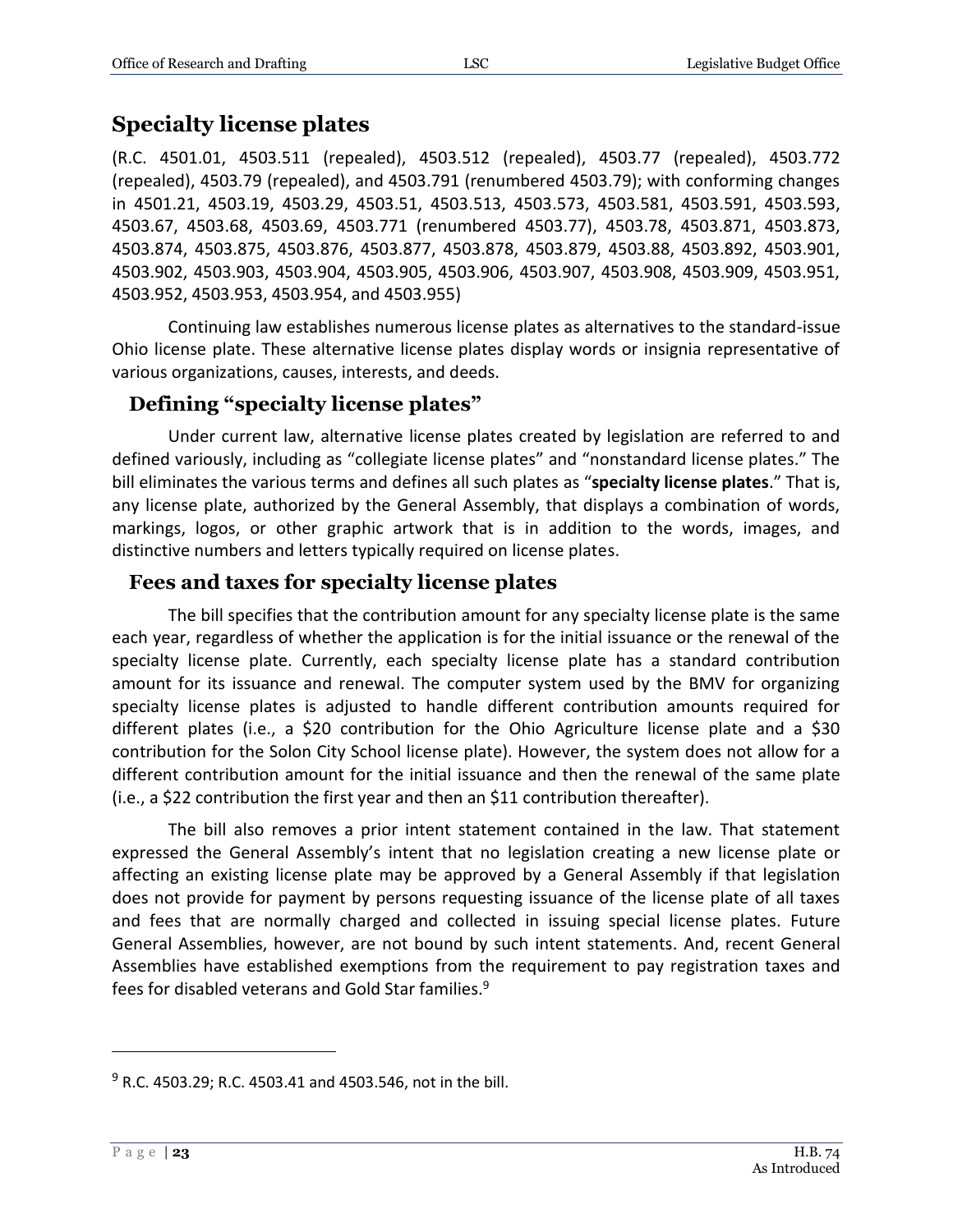### <span id="page-23-0"></span>**Specialty license plate termination**

Specialty license plates are created by legislation, and then typically implemented after the Registrar receives written statements from at least 150 individuals expressing interest in purchasing the specific specialty license plate. The bill does not change these procedures.

The bill does, however, eliminate a statutory process that allows the Registrar to terminate a special license plate program administratively if a minimum of 25 license plates of a particular type are not issued annually.

Under that process, during any calendar year, if the total number of motor vehicle registrations for a particular specialty license plate is less than 25, including both new and renewal registrations, the Registrar, between January 1 and January 15 of the following year, must send a written notice to the sponsor organization of the license plate (if one exists) informing the sponsor of that fact. During the calendar year in which the notice is sent, if the total number of motor vehicle registrations for that license plate again is less than 25, the program involving that license plate is terminated on December 31 of the same calendar year in which the notice is sent. Beginning the following January 1, no new registration applications involving that type of license plate will be accepted by the Registrar or a deputy registrar, but previously issued license plates may continue to be renewed as long as the plates are serviceable.

If a particular license plate program is terminated under the existing process, the sponsor may reestablish the program by applying to the Registrar with at least 25 persons signing a new petition indicating that they will purchase the license plates.

According to DPS, the existing process to terminate a specialty license plate is more time-consuming and costly than simply allowing the specialty license plate to continue to exist. Once the specialty license plate has been designed and created, it is printed at the time it is requested (rather than preprinted, as it used to be under former printing processes).

### <span id="page-23-1"></span>**School reporting requirements**

The bill eliminates reporting requirements that apply regarding certain high school and school district license plates. Under current law, those districts and schools must deliver an annual report to the Department of Mental Health and Addiction Services and the Registrar. The report must list the total amount of money received from license plate contributions that year, a list of expenditures made using those funds, and the total percentage of spending used to provide services for mental and emotional well-being (based on the required uses of the contributions for these plates).

If a school fails to submit the report by the end of each year, the Registrar is required to transmit the contribution made for each specialty license plate to the GRF until the report is received.

# <span id="page-23-2"></span>**Technical changes**

The bill also makes technical changes to several of the specialty license plates in order to standardize language and the types of vehicles that may be issued specialty license plates.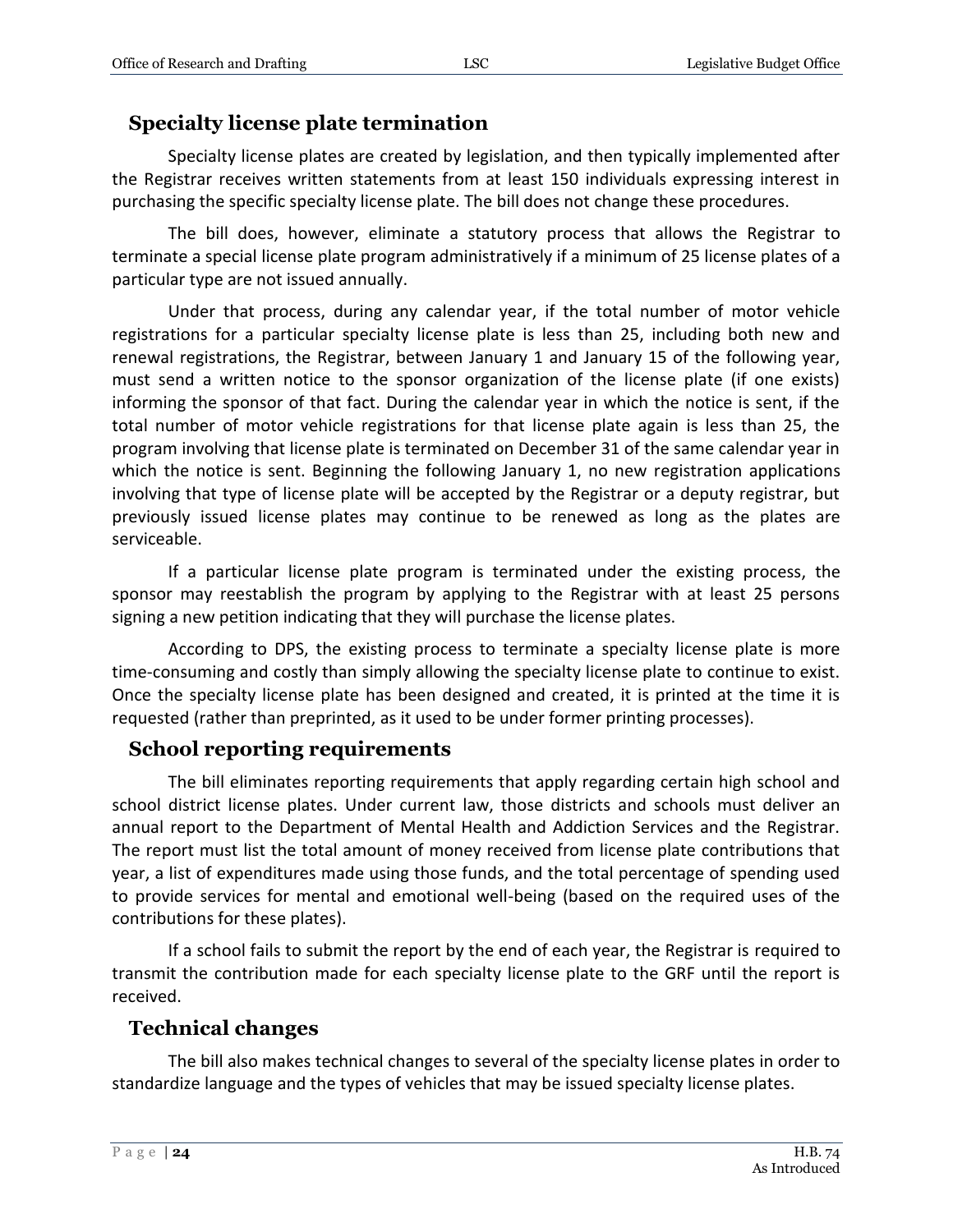# <span id="page-24-0"></span>**Certificate of title fees**

(R.C. 4505.09 and 4519.59)

The bill increases, from \$15 to \$17, the fee for motor vehicle and specialty vehicle (e.g., snowmobiles, all-purpose vehicles, and off-highway motorcycles) certificates of title and directs the proceeds from the increase to the Security, Investigations, and Policing Fund. That fund is used for expenses related to criminal investigations and security conducted by DPS, including the State Highway Patrol.

# <span id="page-24-1"></span>**Electronic certificates of title**

(R.C. 4503.10, 4505.01, 4505.032, 4505.06, 4505.11, and 4505.19)

# <span id="page-24-2"></span>**Casual sales and assignment form**

Electronic certificates of title have been recorded and tracked through the automated title processing system in Ohio for nearly 20 years. An electronic certificate of title can be used in lieu of a physical certificate of title, particularly when a motor vehicle is either purchased or sold by a motor vehicle dealer. However, under current law, a casual transfer of a motor vehicle between two individuals who are not motor vehicle dealers must be done with a physical certificate of title. If a physical certificate of title has not been issued for that motor vehicle (because previous transactions involved a motor vehicle dealer), the current owner of the motor vehicle must obtain a physical certificate of title from a clerk of court in order to make the transfer.

The bill authorizes any person to transfer ownership of a motor vehicle without a physical certificate of title. In order to effectuate the transfer, the current owner must present sufficient proof of the owner's identity and complete and sign an assignment form (created by and available from the Registrar) to give to the new owner. The new owner then must give the assignment form, a completed application for a certificate of title, and the certificate of title fees to a clerk of a court of common pleas. If an electronic certificate of title was issued previously for the motor vehicle, either the prior or the new owner may notify the clerk of the transfer via electronic means (in a manner approved by the Registrar) and the transfer becomes complete when the clerk enters the information into the automated title processing system. The fees for an electronic certificate of title are the same as the fees for a physical certificate of title.

In addition to casual sales, the new assignment form may also be used to assign a motor vehicle to a salvage dealer when the assignor is not an insurance company. The bill makes conforming changes in the certificate of title laws to account for the new assignment form and to specify that any reference to a certificate of title includes both physical as well as electronic copies of that title.

# <span id="page-24-3"></span>**Proof of ownership at registration**

When a person initially applies for registration of a motor vehicle, that person must prove ownership of the motor vehicle being registered. The bill authorizes the Registrar or a deputy registrar to confirm the applicant's ownership of the motor vehicle electronically, as an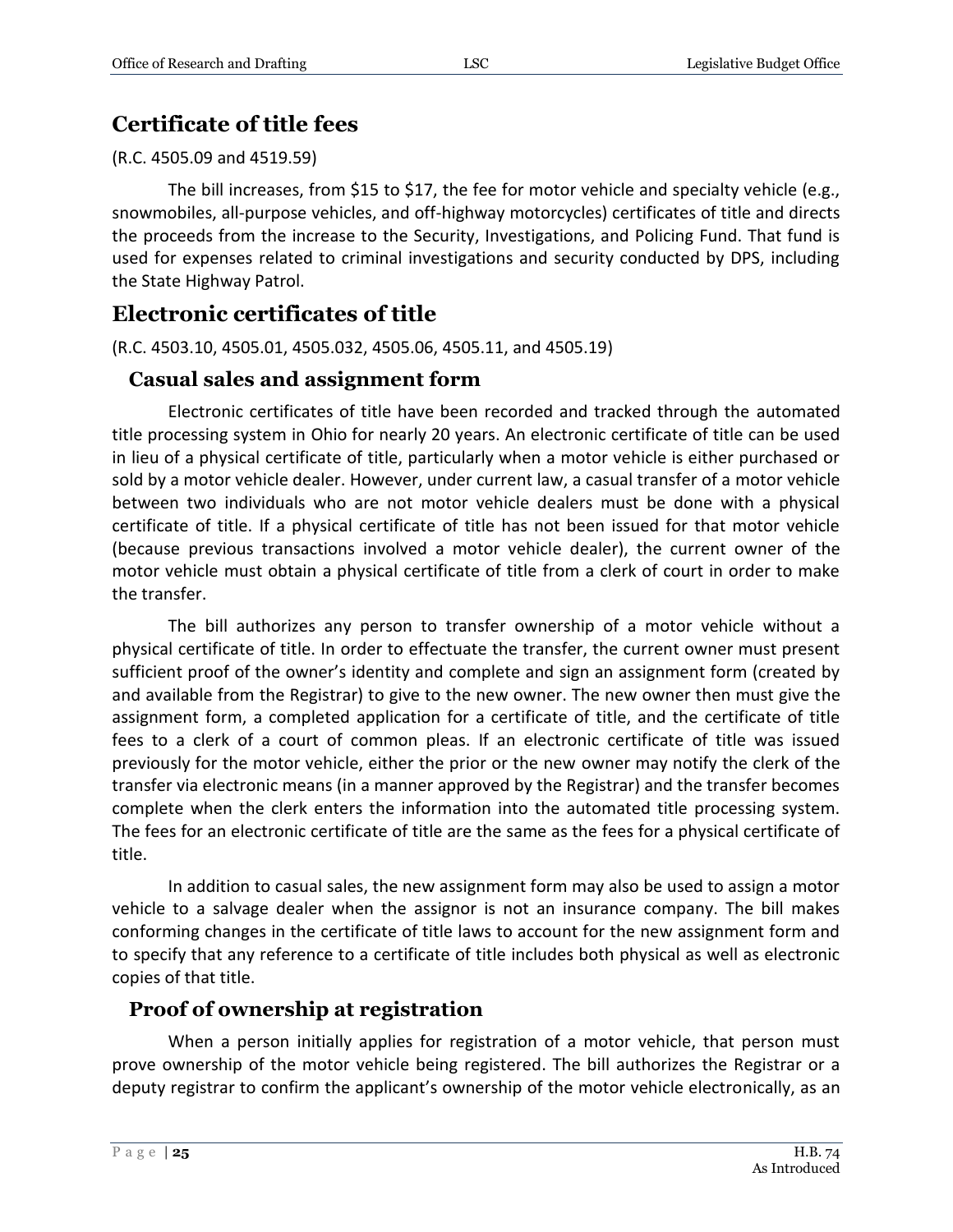alternative to the applicant providing physical proof of ownership with the application. Under current law, the applicant must present either a physical certificate of title, a physical memorandum of title, or evidence of an electronic certificate of title included in the automated title processing system.

# <span id="page-25-0"></span>**Online renewal of driver's license and identification card**

(R.C. 4507.06, 4507.061, 4507.12, 4507.21, and 4507.51)

The bill authorizes the Registrar to allow online renewals of a driver's license or state identification card (ID) for eligible applicants. Under current law, online renewals are only authorized for members of the military and their dependents.<sup>10</sup> The bill specifies that an applicant is eligible for online renewal if all of the following apply:

1. The applicant's current driver's license or ID was processed in person at a deputy registrar office;

2. The applicant has a photo on file with the Bureau of Motor Vehicles (BMV) from the applicant's current driver's license or ID;

3. The applicant's current driver's license or ID expires on the birthday of the applicant four years after it was issued;

4. The applicant is applying for a four-year driver's license or ID;

5. The applicant's current driver's license or ID is unexpired or expired not more than six months prior to the date of the application;

6. The applicant is a U.S. citizen and a permanent Ohio resident;

7. The applicant is between the ages of 21 and 65;

8. The applicant's current driver's license or driving privileges are not suspended, cancelled, revoked, or restricted, and the applicant is not otherwise prohibited by law from obtaining a driver's license or ID;

9. The applicant has no changes to the applicant's name or personal information, other than a change of address; and

10. The applicant has no medical restrictions (as specified by the Registrar) that would require an in-person application.

The bill specifies that the Registrar may require applicants to submit digital copies of any required identification or supporting documents as required by state or federal law. Additionally, it waives the vision-screening requirement for an applicant who renews a driver's license online. Effectively, an eligible applicant who takes advantage of the online renewal would receive a vision screening once every eight years, instead of every four years. Except as otherwise provided (i.e., the vision screening), applicants are required to comply with all other

 $10$  R.C. 4507.18, not in the bill.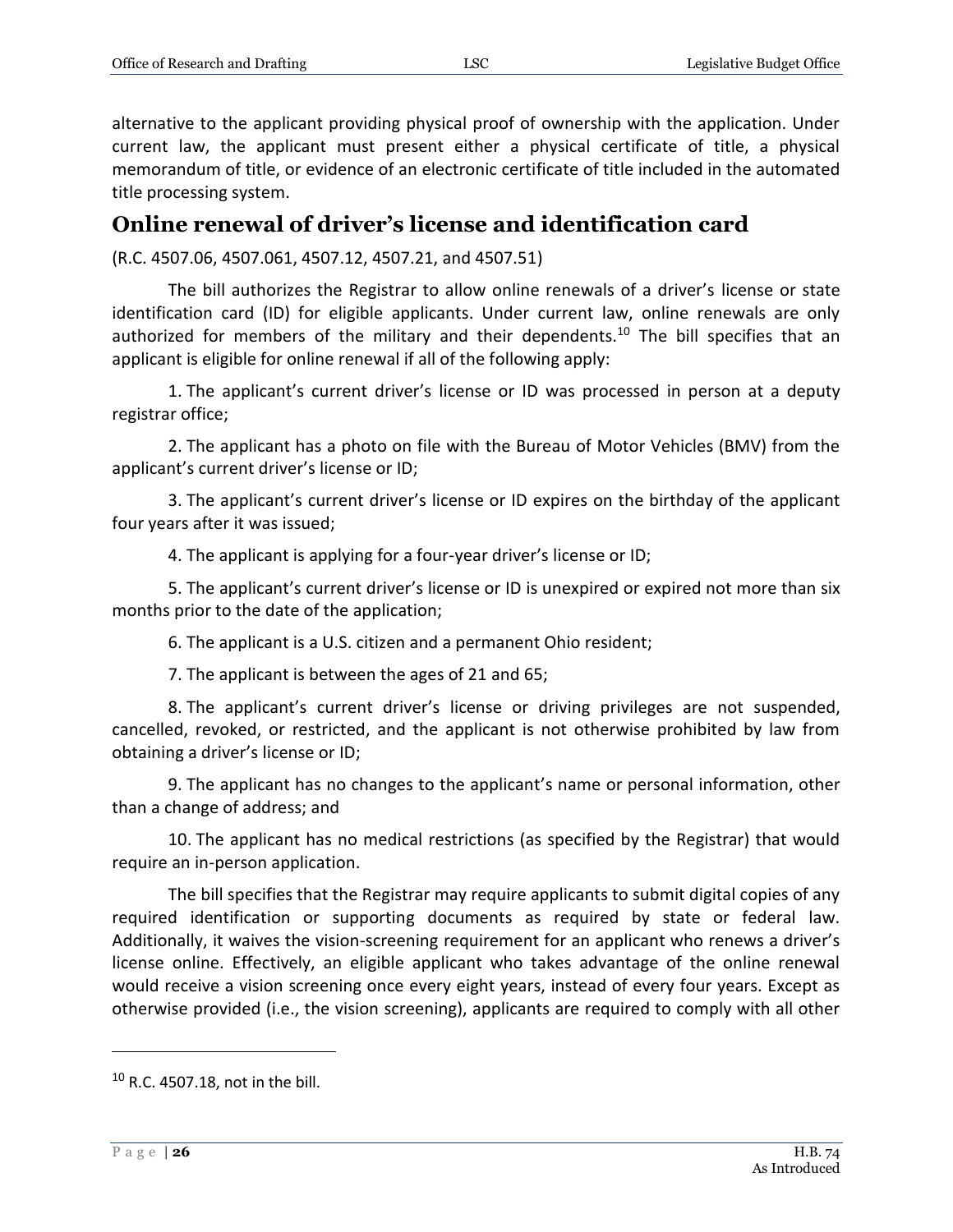related driver's license and ID laws when renewing online. For instance, an applicant would still pay the typical fees for a driver's license or ID.

While the bill expands online renewal options, an applicant must still apply for all of the following in person at a deputy registrar office:

1. A temporary instruction permit;

2. A commercial driver's license or a commercial driver's license temporary instruction permit;

3. An initial issuance of an Ohio driver's license or identification card;

4. An initial issuance of a federally compliant driver's license or identification card;

5. An ignition interlock license; or

6. A nonrenewable license.

The bill authorizes the Registrar to adopt rules to implement and administer the online renewals. It also makes conforming changes in the driver's license and ID laws.

# <span id="page-26-0"></span>**Sharing digital driver's license photos**

(R.C. 4507.53)

The bill authorizes DPS to release its digitalized photographic records (i.e., I.D. photos) to the American Association of Motor Vehicle Administrators. The new authorization is to allow other state departments of motor vehicles that are participating in the association's State-to-State Verification Services and Digital Image Access and Exchange Program to use the photographic records for identity verification purposes.

Under current law, DPS may only release its digitalized photographic records to state, local, or federal government agencies, for criminal justice purposes, or to any court.

# <span id="page-26-1"></span>**Single credential**

(R.C. 4507.02, 4507.213, and 4507.50)

The bill prohibits both of the following:

1. A person from receiving a temporary instruction permit or identification card until a person surrenders any permit or card issued by another jurisdiction; and

2. A person from possessing more than one valid temporary instruction permit or identification card.

The bill also requires a person who becomes an Ohio resident to surrender any temporary instruction permit or identification card issued by another state to the Registrar or a deputy registrar within 30 days of becoming a resident. Accordingly, the new Ohio resident is prohibited from operating a motor vehicle if the resident fails to obtain a temporary instruction permit (or driver's license) within the 30-day period.

Under current law, a person is subject to all of the same prohibitions and requirements with respect to driver's licenses. The bill applies the current criminal penalty that applies to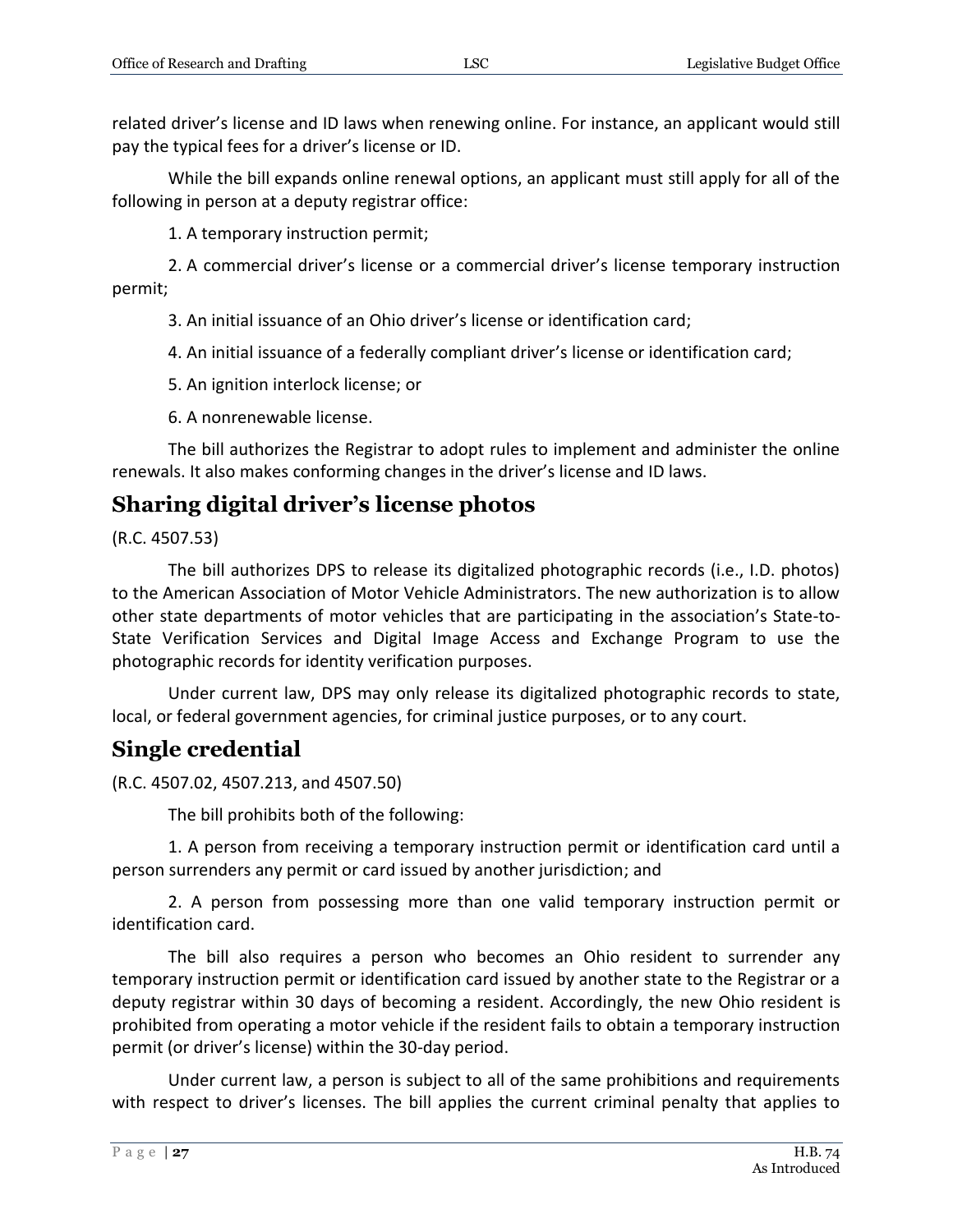those offenses, a first degree misdemeanor, to any violation of the prohibitions with respect to temporary instruction permits or identification cards.

For purposes of the above prohibitions and requirements, the Registrar must report both of the following to an issuing state other than Ohio:

1. The cancellation of any temporary instruction permit or identification card; and

2. Information that a temporary instruction permit or identification card has now been issued to the person in Ohio.

The Registrar or a deputy registrar must destroy cancelled permits and cards if not returned to the other state's issuing authority. Current law requires the Registrar or a deputy registrar to take these actions, as specified, with respect to driver's licenses. Finally, the bill specifies that the Registrar or a deputy registrar may only issue an identification card or temporary identification card when the person does not hold an identification card from another jurisdiction.

# **DEPARTMENT OF TRANSPORTATION**

# <span id="page-27-0"></span>**Navigable airspace**

(R.C. 4561.01, 4561.021, 4561.05, 4561.06, 4561.08, 4561.09, 4561.11, 4561.12, 4561.14, 4561.30 (repealed), 4561.31, 4561.32, 4561.33, 4561.34, 4561.341, 4561.35, 4561.36, 4561.37, 4561.38, 4561.39, 4563.01, 4563.03, 4563.031, 4563.032, 4563.04, 4563.05, 4563.06, 4563.07, 4563.08, 4563.09, 4563.10, 4563.11, 4563.12, 4563.13, 4563.16, 4563.18, 4563.20, and 4563.21)

# <span id="page-27-1"></span>**General authority**

(R.C. 4561.01, 4561.05, 4561.32, 4563.03)

Under current law, the Department of Transportation (ODOT) is required to adopt rules for purposes of uniformly regulating the height and location of structures and objects of natural growth within an airport's navigable airspace, based on federal air navigation rules. The bill modifies ODOT's authority, the Office of Aviation's authority (within ODOT), and the related authority of airport zoning boards, to regulate obstructions to the navigable airspace in conformance with updates to federal law.

Under the bill, navigable airspace means the air and surface space around an airport that an aircraft requires to remain clear of obstructions, based on the obstruction standards specified in federal regulations and any Federal Aviation Administration (FAA) regulations, advisory circulars, and other guidance.<sup>11</sup> Obstruction means any structure that penetrates the navigable airspace, regardless of whether the structure is natural or not. It also clarifies that an

 $11$  Applicable federal regulations include 14 C.F.R. part 77.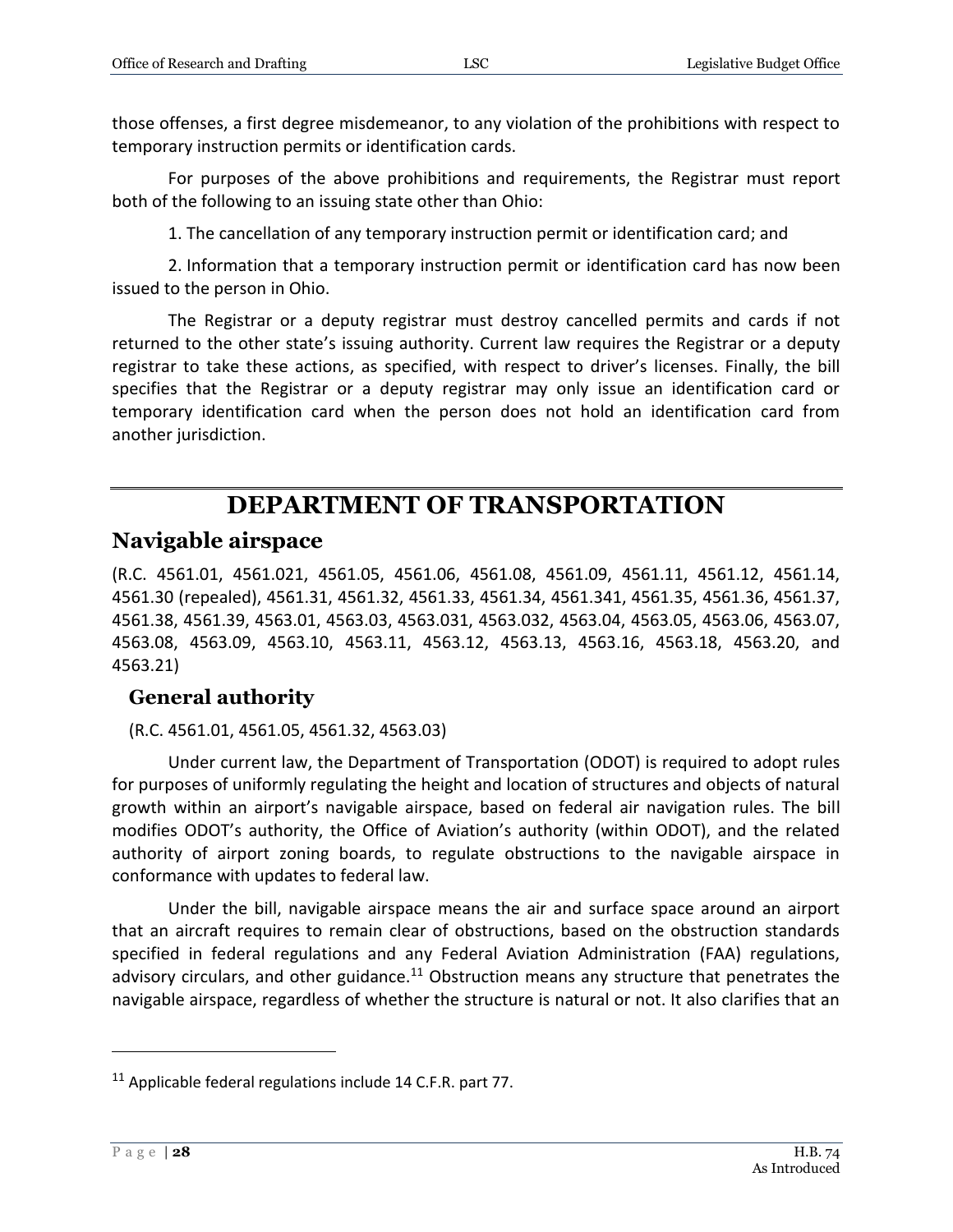airport includes heliports and seaplane landing sites, but does not include a federal navigable waterway or a military airport owned by the federal government.

The bill alters the federal documentation that ODOT must consider to waive compliance with its obstruction standards. ODOT must base its decision on consideration of FAA opinions, advisory circulars, design standards, and other similar guidance rather than specific FAA technical manuals as in current law.

### <span id="page-28-0"></span>**Permit applications**

(R.C. 4561.33)

The bill modifies the process by which a person must file an application for a permit with ODOT for a structure or object of natural growth that will penetrate, or is reasonably expected to penetrate, an airport's navigable airspace. Under current law, an applicant must either file a copy of the FAA form 7460-1 "Notice of Proposed Construction or Alteration" or an application form established by ODOT that contains statutorily specified information. Under the bill, an applicant must file the FAA form and, if the Office of Aviation requires the submission of an application, the applicant must also file an application established by the Office. Thus, under the bill, applicants must always file FAA form 7460-1.

The bill changes the timeline for filing an application to not less than 90 days nor more than two years prior to the proposed installation, rather than not less than 30 days nor more than two years prior. The bill retains the authority for the Office of Aviation to waive the timeline for unforeseen emergencies.

The bill specifies that an applicant for an amended permit (when the applicant is planning on modifying a structure or object of natural growth that required a permit previously) must file an application, as required by the Office of Aviation, in the same manner as an original application for a permit. It also specifies that an application for an amended permit has the same timeline as an application for an original permit – not less than 90 days nor more than two years prior to the proposed installation. The timeline may be waived for unforeseen emergencies.

### <span id="page-28-1"></span>**Prohibitions, requirements, and court actions**

(R.C. 4561.31, 4561.37, and 4561.39)

Current law prohibits a person from taking any of the following actions:

1. Installing a structure or object of natural growth that is reasonably expected to penetrate specified surfaces around an airport without first obtaining a permit;<sup>12</sup>

<sup>&</sup>lt;sup>12</sup> Specifically: the clear zone surface, horizontal surface, conical surface, primary surface, approach surface, or transitional surface. The surfaces are used in creating airport zoning, but do not account for areas of the state that are outside airport zoning, but are impacted by air navigation.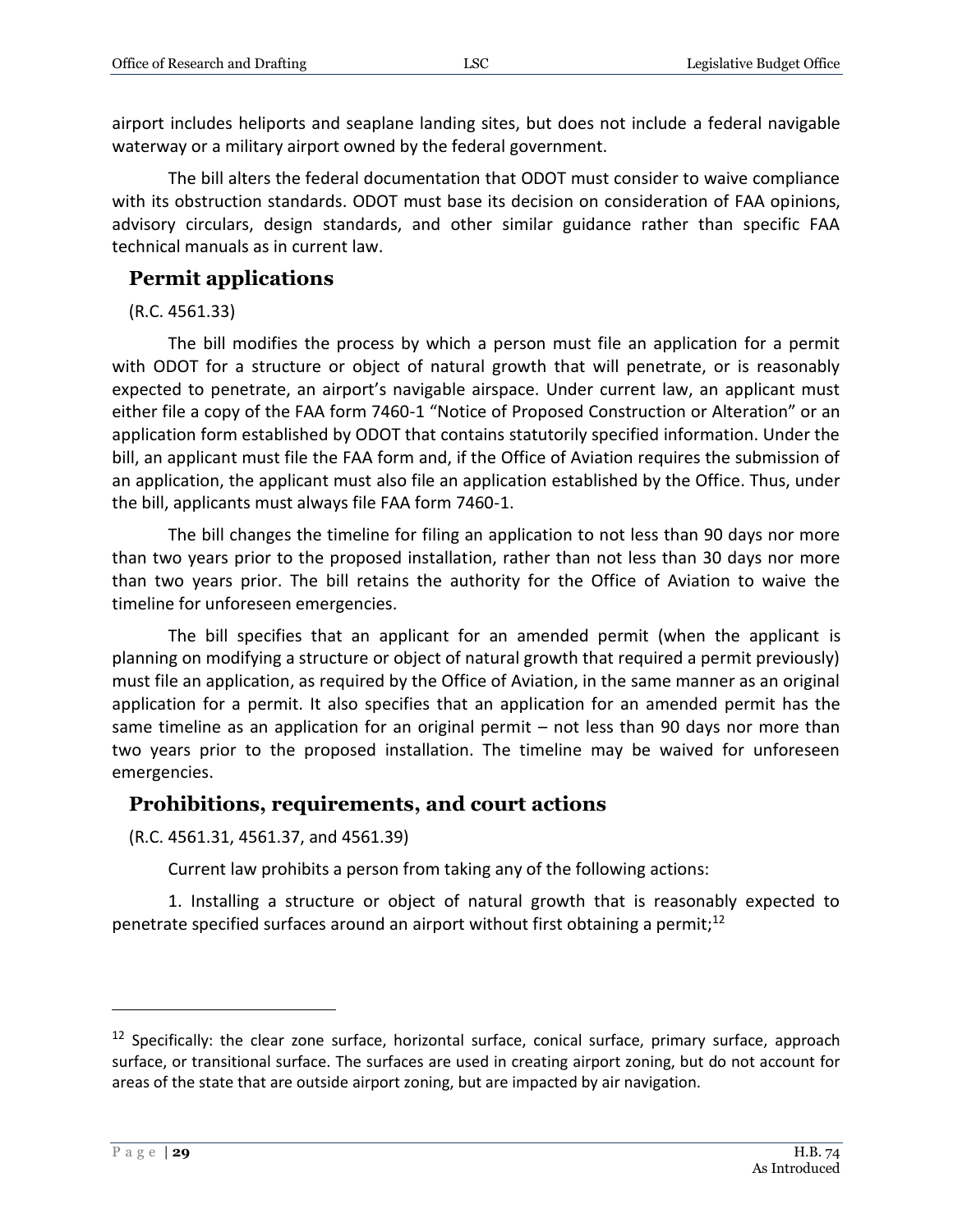2. Substantially changing a structure or object of natural growth that was installed prior to October 15, 1991, when the change will cause the structure or object to penetrate the specified surfaces around an airport, without first obtaining a permit; and

3. Substantially changing a permitted structure or object of natural growth without first obtaining an amended permit; or violating the terms and conditions of a permit.

The bill modifies the prohibitions by replacing the references to the airport's specified surfaces with a prohibition against penetrating navigable airspace. The change conforms state law with federal laws and regulations and takes into account all areas impacted by air navigation, rather than just the areas surrounding an airport.

The bill also eliminates the following two exceptions to these prohibitions:

1. An exception that provides that the replacement of an existing structure or object of natural growth with a structure or object that is not more than ten feet or 20% higher than the existing structure or object, whichever is higher, does not constitute a violation unless the structure or object will penetrate or is reasonably expected to penetrate the navigable airspace.

2. An exception that provides that any person who notified the FAA about their proposed construction or alteration of a structure or object of natural growth prior to June 1, 1991, and the FAA determined the structure or object was not a hazard to air navigation, is not required to obtain a permit from ODOT.

The bill requires a property owner with an object of natural growth that is penetrating navigable airspace to prune or remove the object. In the alternative, the owner may also allow the airport authority, the appropriate political subdivision or public body, or the agent or designee thereof to enter the property to prune or remove the object. The requirement is subject, however, to any preexisting permit waivers and any laws or regulations that were in existence at the time that the object of natural growth was originally installed or constructed.

The bill also establishes two specific forms of relief that the court may grant in order to prevent, restrain, correct, or abate any alleged or threatened violation of the law governing obstructions to the navigable airspace. Under current law, the court may grant any relief as may be necessary. The bill provides that the relief may solely include both of the following:

1. Authorizing ODOT, an airport authority, a political subdivision, or an agent thereof to enter the property on which the structure or object of natural growth is located; and

2. Authorizing all of the above to remove or trim the structure or object or otherwise correct or abate the violation or threatened violation at the expense of the structure, object, or property owner.

# <span id="page-29-0"></span>**Applicability to existing structures**

(R.C. 4561.37)

# **Generally**

<span id="page-29-1"></span>The bill clarifies a "grandfather" provision in current law that applies to structures or objects of natural growth that were in existence prior to the adoption or amendment of the law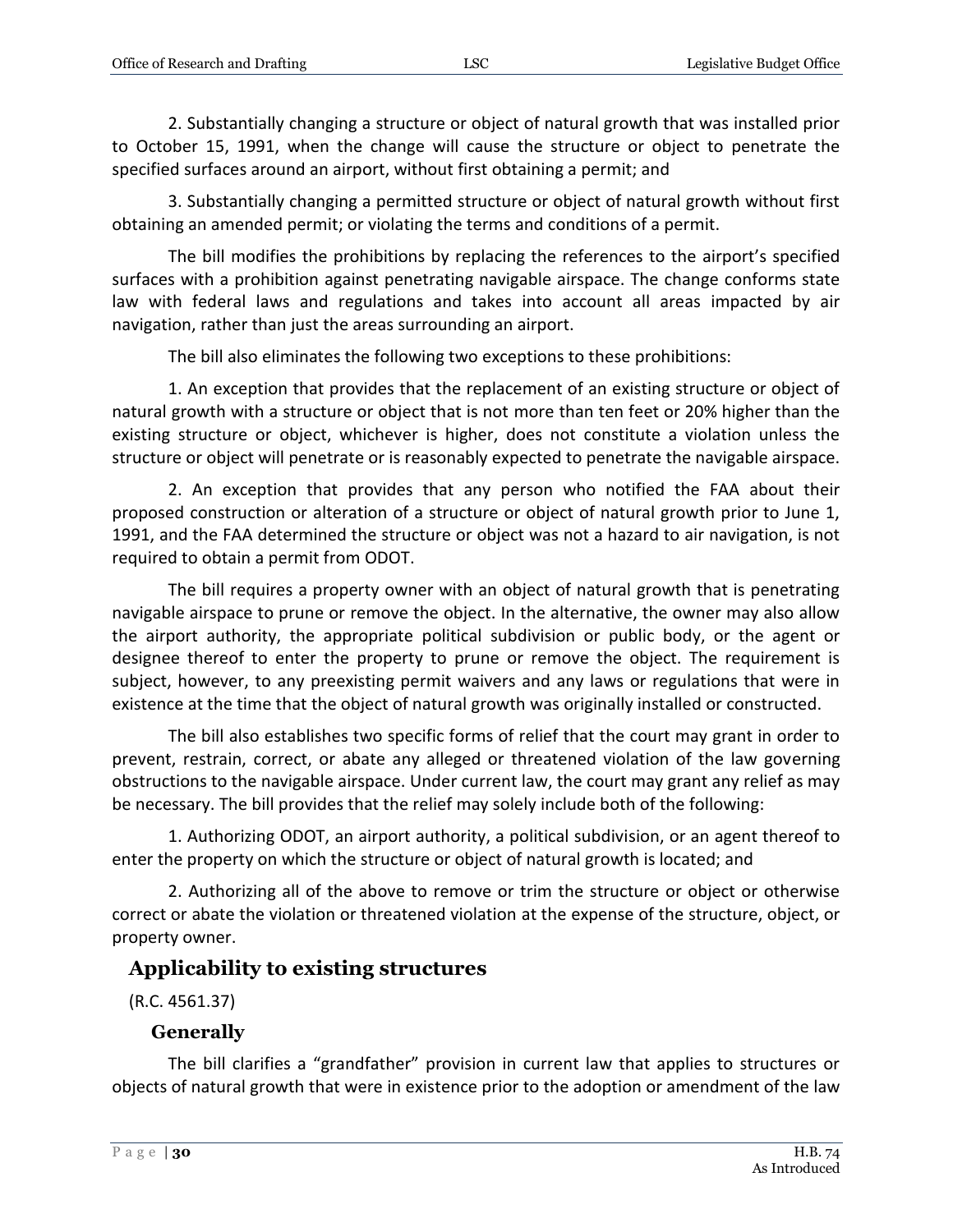governing obstructions to the navigable airspace. Under that provision, if a structure or object becomes nonconforming because of changes to the law or because ODOT issues a new rule or order, the law, rule, or order cannot be construed to require changes to that structure or object. The bill clarifies this provision of law by instead specifying that:

1. The law governing obstructions to the navigable airspace cannot be construed to require the removal or lowering of, or the making of any other change to, any structure or object that was in existence prior to October 15, 1991, unless the structure or object is substantially changed after the bill's effective date; and

2. Any permitted structure or object of natural growth is subject to the laws and rules effective on the date the permit is issued for that structure or object. However, any substantial change or growth to that structure or object is subject to the laws and rules that are effective on the date of the change or growth.

#### **Exception**

<span id="page-30-0"></span>Current law establishes an exception to the limitation on the applicability of the law governing obstructions. Specifically, an owner of a nonconforming structure or object of natural growth that is permanently out of service or partially dismantled, destroyed, deteriorated, or decayed must demolish or remove that structure or object if ordered to do so by ODOT. The bill adds to this exception so that it applies to a nonconforming structure or object with a nonconforming use that is voluntarily discontinued for two years or more. It also alters the exception regarding a nonconforming structure or object that is permanently out of service or partially dismantled, destroyed, deteriorated, or decayed by doing both of the following:

1. Eliminating the requirement that the object or structure be *permanently* out of service; and

2. Applying the exception to any object or structure that is *placed* out of service.

# <span id="page-30-1"></span>**ODOT liability**

(R.C. 4561.40)

The bill provides that ODOT and the Office of Aviation within ODOT are not liable for any damages caused by a structure or object of natural growth that is an obstruction to the navigable airspace if any of the following applies:

1. The structure or object was installed, erected, constructed, established, changed, or altered without a permit;

2. A permit was issued for the structure or object, but the structure or object was not installed, erected, constructed, established, changed, or altered in compliance with the terms and conditions of the permit;

3. The structure or object was installed, erected, constructed, established, changed, or altered pursuant to a certificate issued by the Power Siting Board.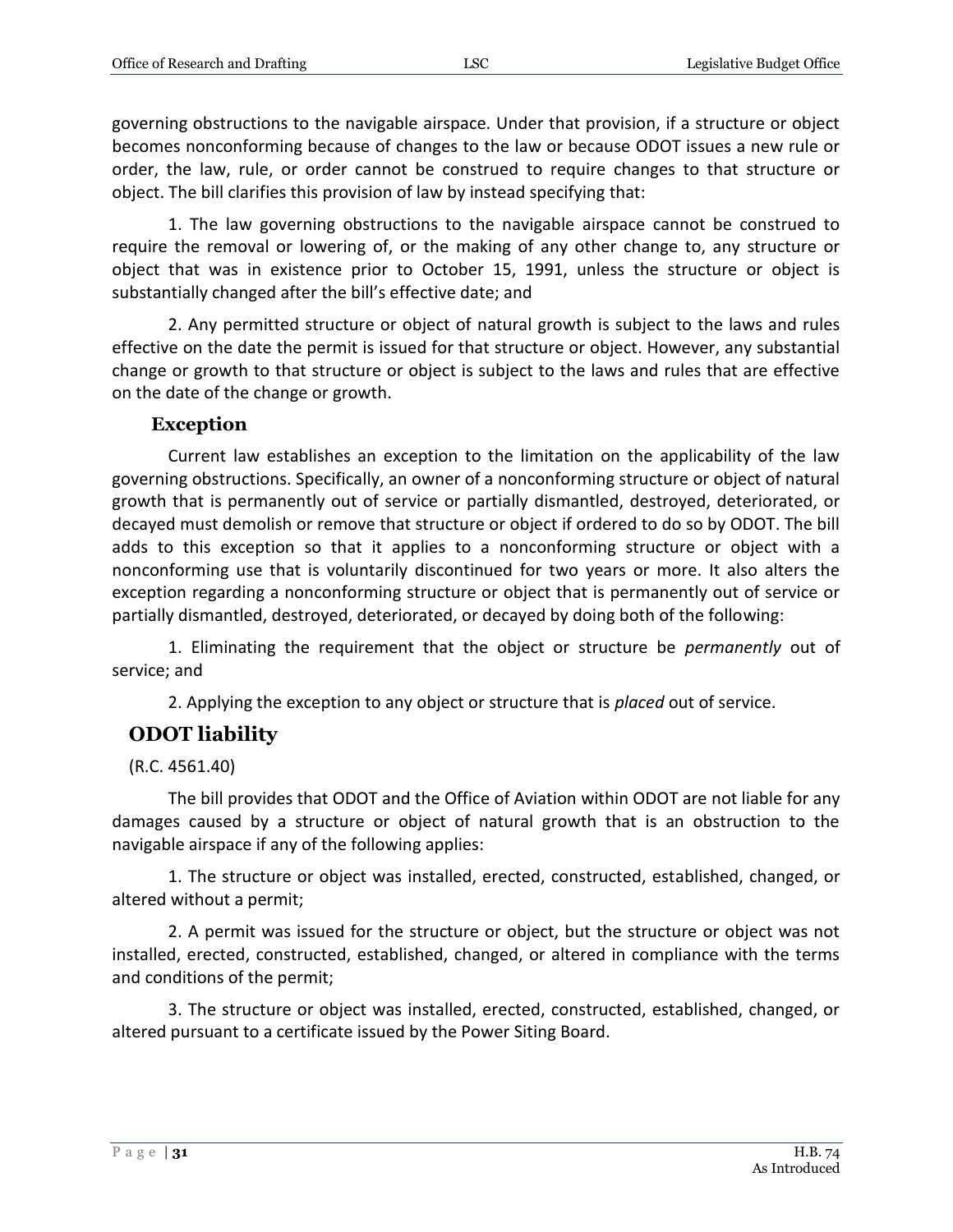### <span id="page-31-0"></span>**Airports and airport zoning**

(R.C. 4561.11, 4563.03, 4563.08, 4563.18, and Chapter 4563)

Under current law, ODOT must approve all airports, landing fields, and landing areas before they can be used for commercial purposes and issue a certificate of approval to those that are approved. The bill clarifies that ODOT will conduct an inspection before approval and requires ODOT to establish, by rule, the documents and the information that must be filed with ODOT before granting or issuing approvals. The bill also clarifies that inspection and approval are required for all airports (whether publically or privately owned) and that landing areas include landing areas located on public waters

The bill also shifts responsibility for developing an airport approach plan from the Office of Aviation to the local airport zoning commission. The Office will still review and approve the plans, but the zoning commissions must develop the plan based on state and federal rules and regulations, local conditions, and characteristics of the specific airport and its air traffic.

For purpose of the law governing airport zoning, the bill clarifies that an airport includes an area with a hard landing surface of not less than 1,800 feet rather than 3,500 feet as in current law. And, it eliminates a provision of law that declares obstructions to be prima facie reasonable in an airport hazard area when the obstruction is either of the following, whichever is greater:

1. 40 feet or less above the airport elevation; or

2. Three feet for each 100 feet or fraction thereof that the obstruction is distant from the nearest point in the perimeter of the airport.

### <span id="page-31-1"></span>**Technical and conforming changes**

The bill updates outdated terminology and makes conforming changes in the laws governing aviation and airport zoning. For example, an "aviator license" is changed to a pilot certification or authorization and references to federal laws and regulations are updated to the current citations.

# <span id="page-31-2"></span>**Bridge inspections**

#### (R.C. 723.54, 5501.47, 5501.48, and 5534.20)

The bill alters the bridge inspection schedule for all bridges in Ohio, including toll bridges. Rather than current law's annual inspection requirement, the inspection must occur on a schedule established by the Director of Transportation, but at least once every 24 months. A local authority, such as a municipal corporation or board of county commissioners, however, may still require a more frequent bridge inspection, at its discretion. Bridge inspections are conducted by the county engineer, a professional engineer, or other qualified person under the supervision of a professional engineer and are done in accordance with the standards in the Manual of Bridge Inspection.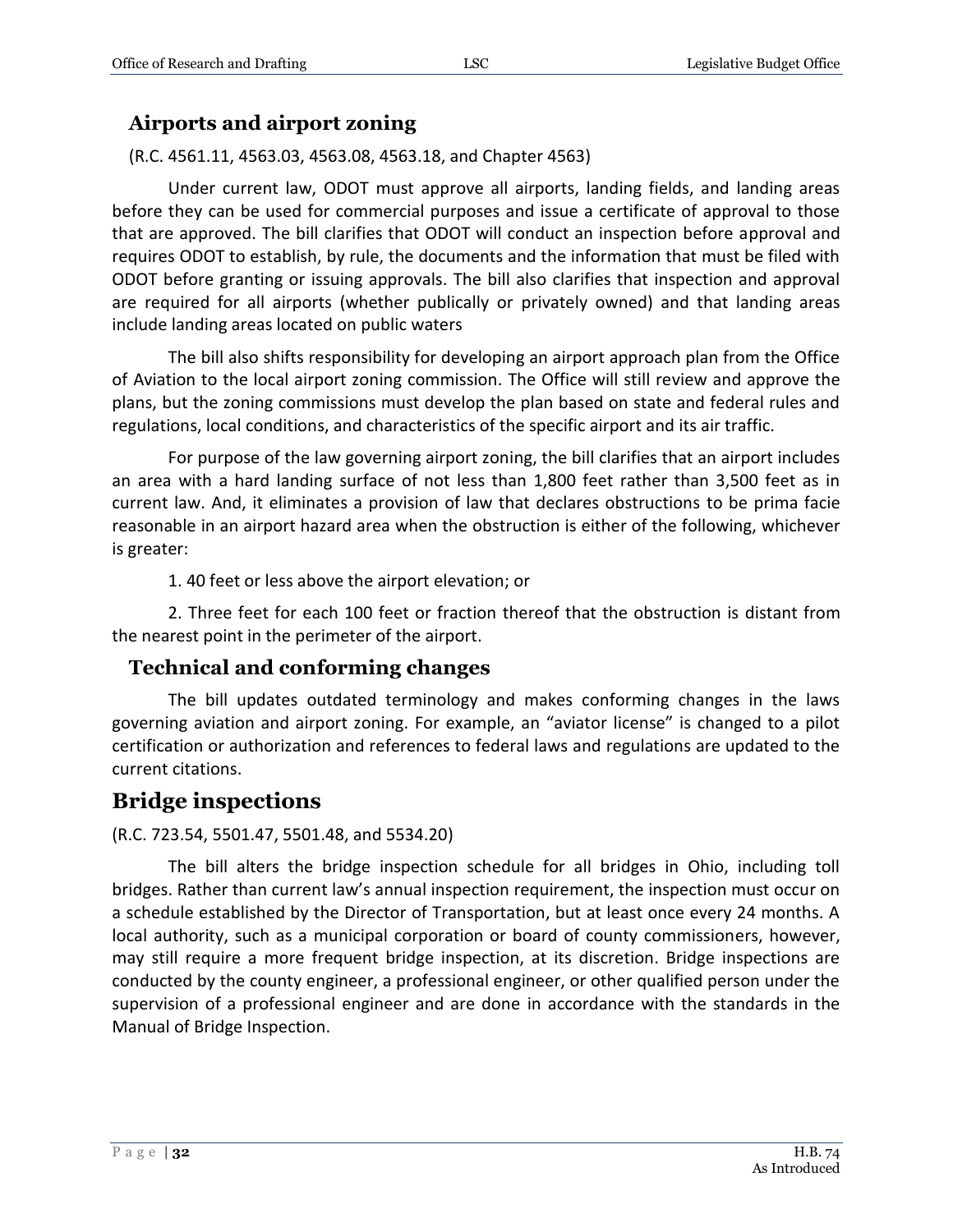# <span id="page-32-0"></span>**Landslide mitigation and competitive bidding**

(R.C. 5517.021)

The bill specifies that the Director is not required to follow competitive bidding procedures to install a drilled shaft retaining wall or driven pile retaining wall for landslide mitigation, provided the following conditions apply:

1. The length of the retaining wall does not exceed 5,000 square feet in size, inclusive of the above and below ground height of the retaining wall;

2. Any drilled shaft diameter does not exceed 24 inches; and

3. Any steel beam used in the retaining wall must weigh less than 35 pounds per foot.

# <span id="page-32-1"></span>**Proceeding by force account**

(R.C. 5517.02)

The bill clarifies that the Director may proceed without competitive bidding (known as proceeding by force account) for a highway maintenance project when the estimated cost of the completed project does not exceed \$30,000 per lane-mile (rather than \$30,000 per centerline mile as in current law). Centerline miles are calculated by measuring down the center of all lanes of traffic for each specified route. Lane miles are calculated by multiplying the centerline roadway length by the number of through lanes.

Thus, by setting the force account limit by lane mile, the bill has the effect of increasing the per mile force account limit. For example, under current law for a three-lane highway, if the force account limit is measured by center line, the Director can proceed by force account if the cost of highway maintenance does not exceed \$30,000 for all three lanes of travel. When calculating by lane mile, the Director can proceed by force account if the cost of highway maintenance does not exceed \$30,000 for each lane of travel.

# <span id="page-32-2"></span>**Load limits on highways and bridges**

(R.C. 5577.02 and 5577.045)

Generally, a person is prohibited from operating a vehicle on highways and bridges when the vehicle and its load exceed certain weight limitations, unless the person has a special permit. However, current law exempts a vehicle that runs on stationary rails or tracks and all fire department vehicles (e.g., a fire engine, fire truck, or similar vehicles) that exceed weight limits from the permit requirement. The bill removes the exemption for a vehicle that runs on stationary rails or tracks (thus, a driver of the vehicle will need to obtain a permit if the vehicle is over the weight limits), and narrows the weight exemption for fire department vehicles.

Under the bill, the following fire department vehicles remain exempt from the weight requirements (and do not require a permit) while discharging their functions:

1. A two-axle fire engine, with a front axle maximum weight of 24,000 pounds and rear axle maximum weight of 33,500 pounds and a minimum wheelbase of 15 feet; and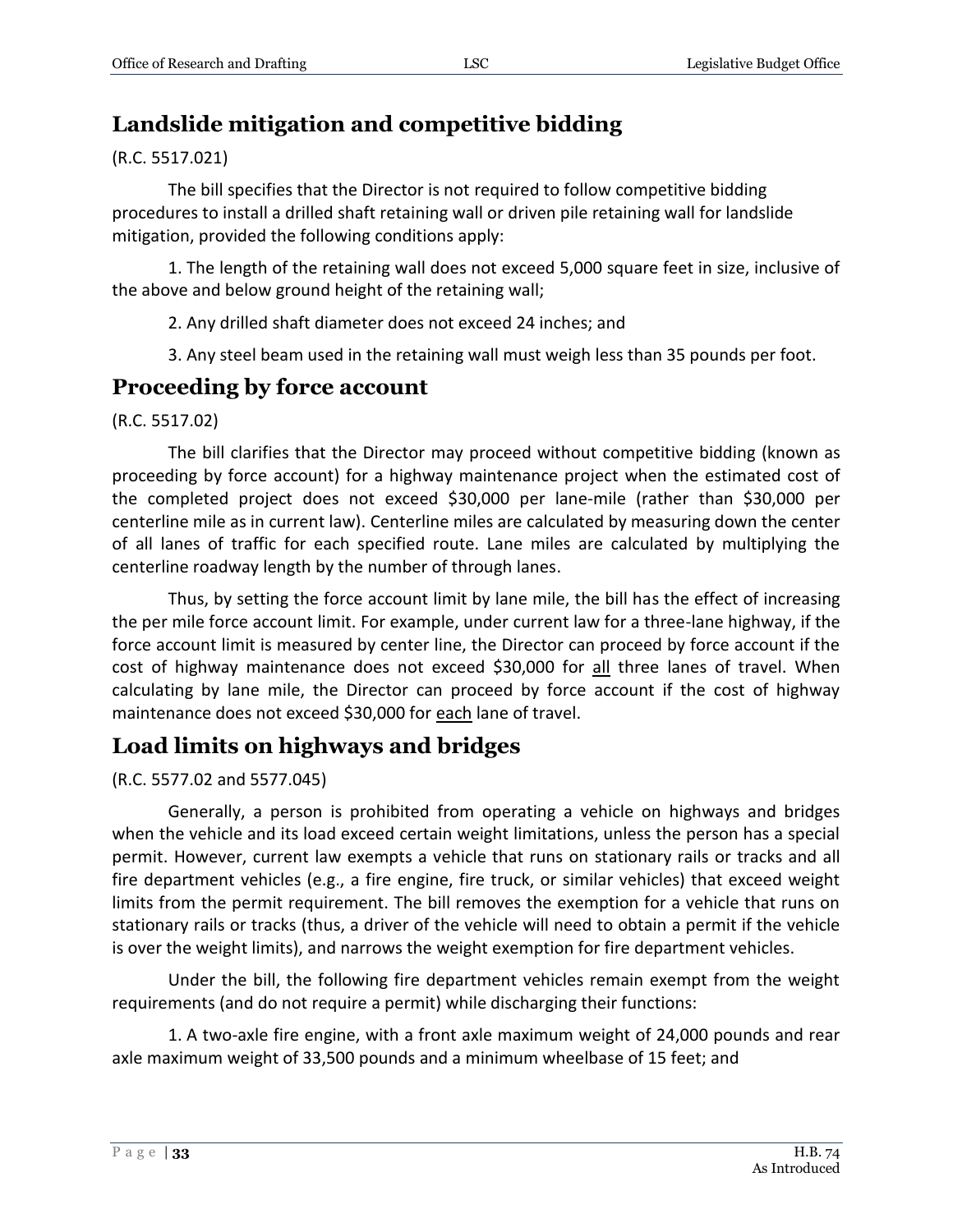2. A fire engine with a maximum gross vehicle weight of 86,000 pounds while operating on the interstate highway system highways and within one road mile of an interstate entrance or exit ramp.

Therefore, any other fire department vehicle that is above the general weight limits will require a permit.

# <span id="page-33-0"></span>**Outdoor advertising devices**

(R.C. 5516.01, 5516.02, 5516.05, 5516.06, 5516.061, and 5516.11)

The bill limits the application of the Outdoor Advertising Law to any type of outdoor sign or billboard (device, figure, painting, drawing, message, placard, poster, or any other contrivance) to which both of the following apply:

1. It is owned or operated by a person or entity that earns compensation for the placement of a message on it; and

2. It is visible from the main traveled way of any highway on the interstate system or primary system in this state.

The bill specifies that compensation, for purposes of outdoor advertising devices, is the exchange of anything of value including money, securities, real property interests, goods, services, a promise of future payment, or forbearance of a debt.

Currently the Outdoor Advertising Law applies to any advertising device, compensated or uncompensated. The Law specifies that an advertising device is any type of outdoor sign or billboard that is intended to advertise and is visible from the main traveled way of any highway on the interstate system or primary system in this state.

Because the bill applies the Outdoor Advertising Law only to compensated signs, it eliminates the authority of the Director of Transportation to order nonconforming uncompensated signs to be removed. This change attempts to resolve a potential constitutional conflict with the regulatory scheme established under current law. Specifically, current law may violate the free speech provisions of the First Amendment to the U.S. Constitution because ODOT may need to assess the speech content of a sign in order to determine whether the sign complies with the law.<sup>13</sup> It is unclear if the changes made by the bill fully address this potential First Amendment conflict.

Further, the distinction in the bill between compensated and uncompensated signs is problematic because it is not a distinction made in federal law. Thus, if enacted, the bill may risk the loss of federal highway funding because of this potential conflict (see **COMMENT**).

<sup>&</sup>lt;sup>13</sup> See *Thomas v. Bright*, 937 F.3d 721 (6<sup>th</sup> Cir. 2019).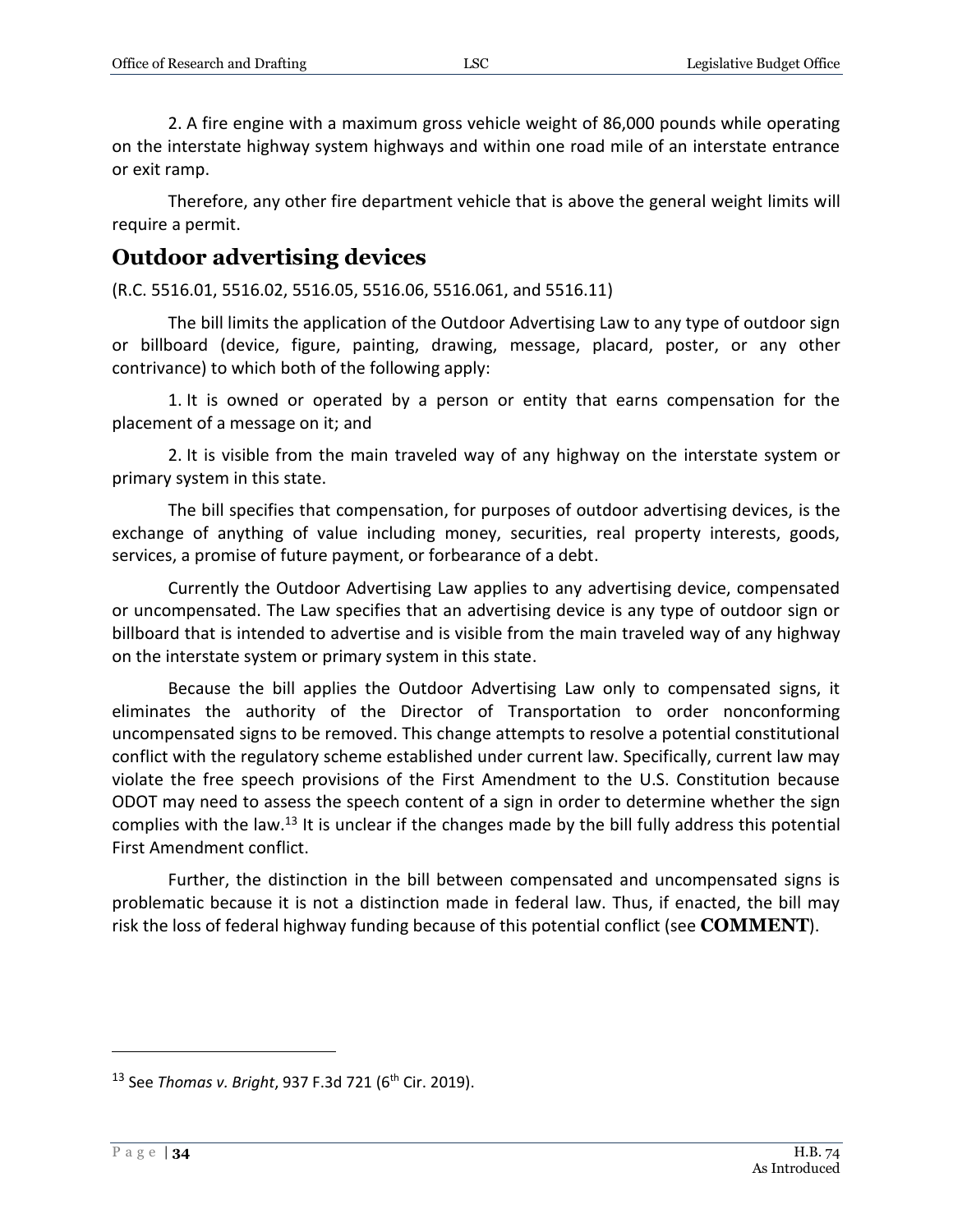# <span id="page-34-0"></span>**Scenic byways**

(R.C. 5516.05)

The bill expands the authority of the Director to designate a scenic byway to include any portion of a state, county, municipal, or township road or highway. Under current law, the Director may only designate highways on the interstate, national, or primary system as scenic byways.

# <span id="page-34-1"></span>**Maintenance of interstate highways**

### (Section 203.70)

The bill states that ODOT has the responsibility to maintain all interstate highways in Ohio. It permits the Director to enter into an agreement with a political subdivision to allow the political subdivision to remove snow and ice from and to maintain, repair, improve, or provide lighting on interstate highways located within the political subdivision's boundaries in order to meet federal highway requirements. Additionally, if there is a written agreement between the Director and the legislative authority of the political subdivision, ODOT may reimburse that municipal corporation for all or part of the costs incurred by the political subdivision maintaining, repairing, lighting, and removing snow and ice from the interstate highways in their boundaries. This permissive authority is an extension and revision of the authority granted to the Director in 2019 in H.B. 62 (the prior transportation budget). The prior authority only applied to municipal corporations and not to political subdivisions generally.

# <span id="page-34-2"></span>**Catastrophic Snowfall Program**

(Section 755.40)

The bill continues, through FY 2023, the Catastrophic Snowfall Program to provide monetary aid for snow removal costs for municipal corporations, counties, and townships that receive 18 or more inches of snow in a 24-hour period and that request the aid. The Director must establish procedures for implementing and administering the program. The procedures must include:

1. An application process;

2. A system for verifying the amount of snow the applicant received; and

3. A process for administering snow removal aid to a qualified applicant.

The current program is set to expire at the end of FY 2021.

# <span id="page-34-3"></span>**ODOT rest areas**

(Section 509.30)

The bill stipulates that, during FYs 2022 and 2023, ODOT may close a rest area under its jurisdiction only if it keeps the parking lot open for use by commercial motor vehicles. This is a continuation of the same stipulation previously established for FYs 2020 and 2021.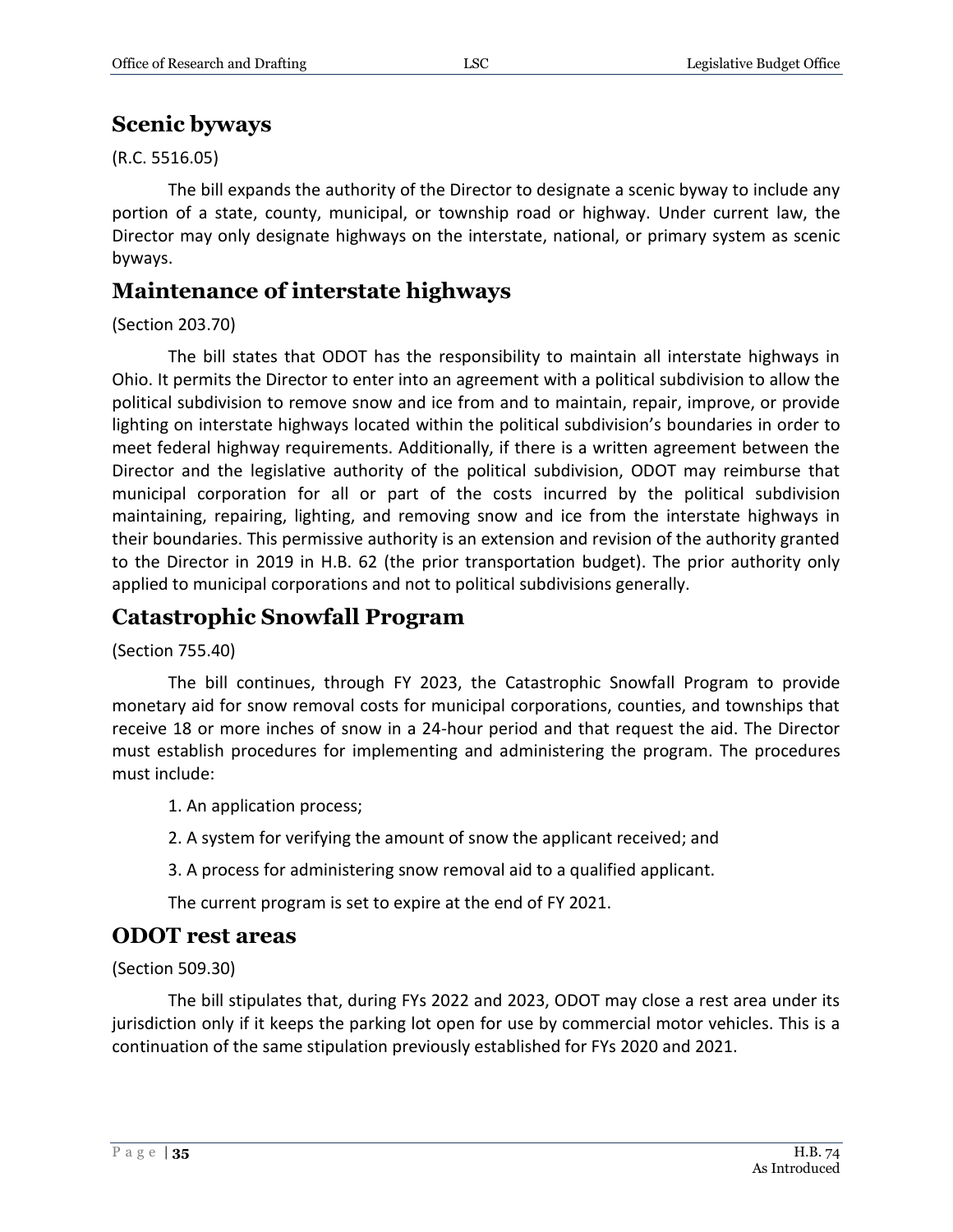# <span id="page-35-0"></span>**Indefinite delivery indefinite quantity (IDIQ) contracts**

(Section 203.100)

The bill requires the Director to advertise, seek bids for, and award indefinite delivery indefinite quantity (IDIQ) contracts for not more than two projects in fiscal years 2022 and 2023. An IDIQ contract is a contract for an indefinite quantity, within stated limits, of supplies or services that will be delivered by the awarded bidder over a defined contract period. For purposes of entering into IDIQ contracts, the Director is required to prepare bidding documents, establish contract forms, determine contract terms and conditions, develop and implement a work order process, and take any other action necessary to fulfill the Director's duties and obligations related to IDIQ contracts. The Director must ensure that an IDIQ contract includes the maximum overall value of the contract, which may include an allowable increase of \$100,000 or 5% of the advertised contract value, whichever is less, and the duration of the contract, including a time extension of up to one year if determined appropriate by the Director. The requirements pertaining to IDIQ contracts are an extension of the requirements from previous transportation budgets.

# **TAXATION**

# <span id="page-35-1"></span>**Disclosing taxpayer information to verify grant or loan eligibility**

(R.C. 5703.21(C)(20))

The bill authorizes the Department of Taxation to disclose to the Ohio Rail Development Commission confidential taxpayer information, except information prohibited from being disclosed under federal law, for the sole purpose of verifying the taxpayer's eligibility for grants or loans administered by the Commission. The Commission, in turn, may disclose such information only if necessary to evaluate a taxpayer's eligibility for the loan or grant.

Continuing law permits disclosure of certain taxpayer information in the Department of Taxation's possession to other state agencies and offices under specified circumstances to aid in the implementation of Ohio law. Otherwise, the Department may not disclose such information, and any Department agent or employee that does so is subject to employment termination and a fine.

# <span id="page-35-2"></span>**Transit authority membership and taxation**

(R.C. 306.322)

# <span id="page-35-3"></span>**Membership expansion**

The bill temporarily reauthorizes and modifies a special procedure in current law that previously expired in 2013 to allow a county, municipal corporation, or township to join a regional transit authority (RTA) that (1) levies a property tax and (2) includes in its membership political subdivisions located in a county with a population of at least 400,000 (referred to in this analysis as a "qualifying RTA"). The Toledo Area RTA appears to be the only RTA that meets both of these criteria.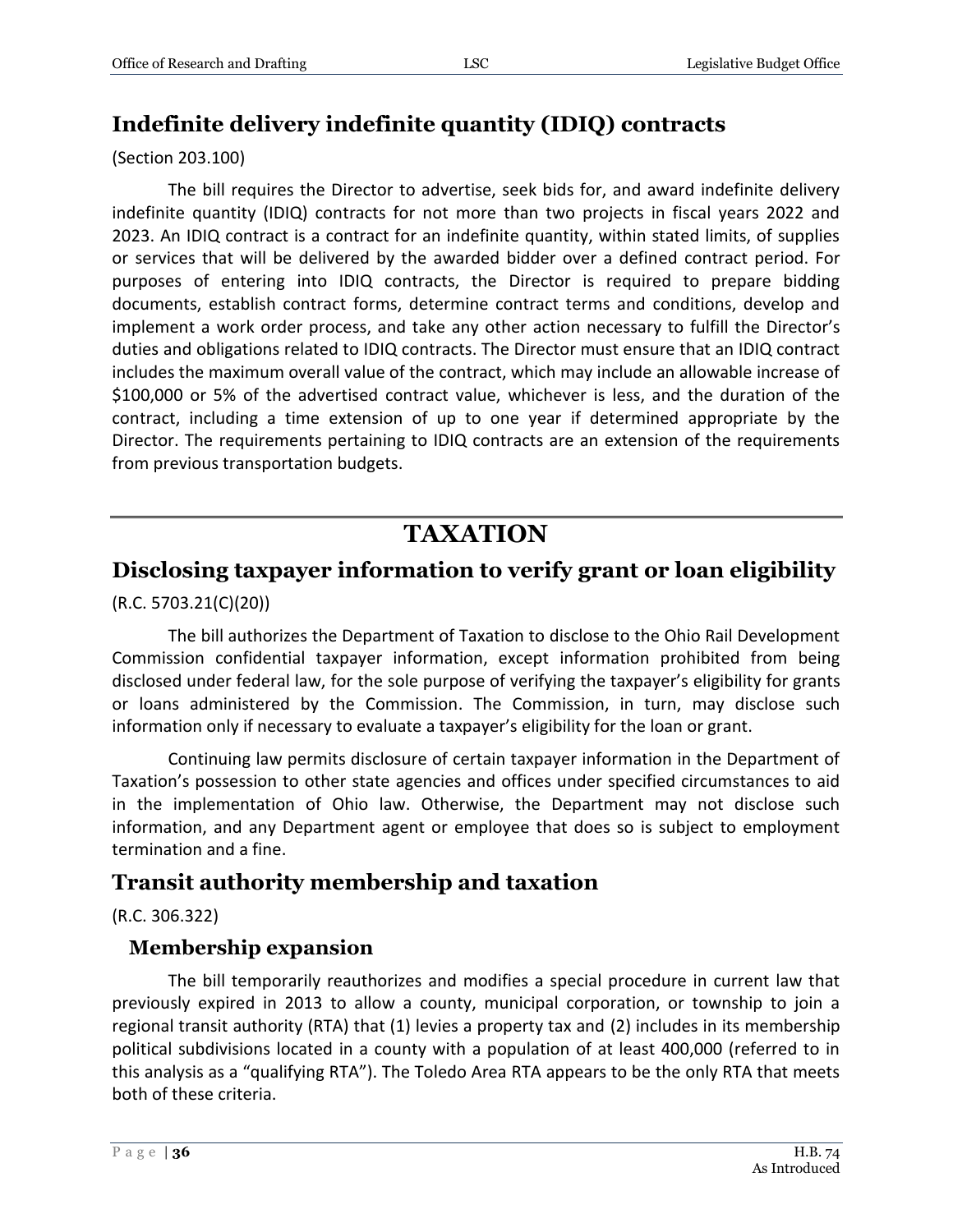Under the authorization that expired in 2013, a municipality or township could adopt a resolution proposing to join a qualifying RTA satisfying the criteria listed above for a limited period of three years or without a time limit. If a majority of the subdivisions comprising the RTA approved the inclusion of the additional township or municipality, a ballot question could be submitted to the voters in the subdivision proposing to join the RTA. If the question was approved, the inclusion of the additional subdivision was effective six months from the date the result was certified, and the RTA could extend its existing property tax levy to the new territory. If the subdivision was added to the RTA for only three years, no further action was needed to remove the territory added and reduce the RTA to its previous size. The RTA, as reduced, was entitled to levy and collect any previously authorized and unexpired property taxes, as if the enlargement had not occurred.

The bill reauthorizes this process through the end of 2022, and, in addition to a municipality or township, also allows a county to join its territory to a qualifying RTA in this manner.

### <span id="page-36-0"></span>**Tax conversion**

Instead of authorizing a vote in the joined subdivision to expand the qualifying RTA's property tax to the new territory, the bill alternatively authorizes the RTA to submit a combined question to voters in the entire RTA territory, as it would be enlarged, to not only allow the new subdivision to join, but to repeal all property taxes levied by the RTA and to instead levy a sales and use tax. Under continuing law, an RTA that includes all area of the most populous county that is part of the RTA may levy sales and use tax of up to 1.5%. This combined question was not authorized as part of the joinder process that expired in 2013. This option is only available if the new territory is proposed to be joined permanently, rather than just for three years.

To initiate this process, the RTA must adopt and certify to the board of elections a resolution that includes (1) the date the territory is to be added to the RTA, (2) the last tax year the RTA will levy property tax, and (3) the sales and use tax rate and date that levy will commence. The additional subdivision may not be joined until the property taxes levied by the RTA are repealed, and the RTA may not concurrently levy property tax and sales and use tax. (However, property tax may continue to be levied in the original territory of the RTA to the extent necessary to pay off debt instruments issued in anticipation of the collecting the tax.)

The ballot question must be submitted to all voters in the RTA, including the subdivision proposing to join the RTA. If a majority of the voters approve the ballot question, the RTA may proceed with adding the new territory, repealing RTA property taxes, and levying an RTA sales and use tax, as provided in the resolution.

# <span id="page-36-1"></span>**Motor fuel tax allowances and refunds**

#### (Section 757.20)

Since FY 2008, each motor fuel dealer that properly files and pays monthly motor fuel excise taxes may deduct from the payment the tax otherwise due on 1% of the fuel the dealer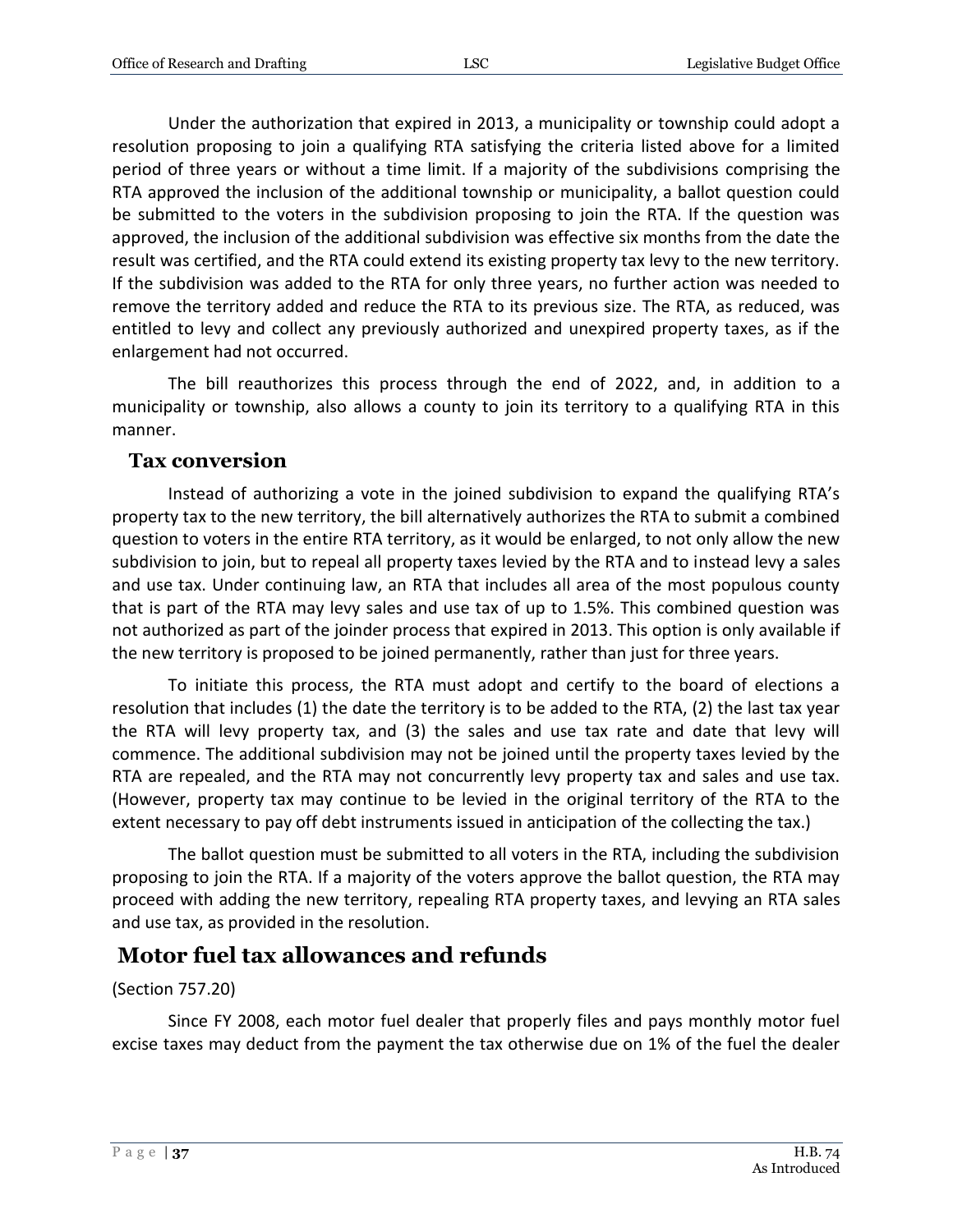received, minus 0.5% of the fuel sold to retail dealers.<sup>14</sup> This allowance is to cover the costs of filing the report and to compensate for evaporation, shrinkage, and other "unaccounted for" losses. Under permanent codified law, however, the percentages are 3% and 1%, respectively.<sup>15</sup> But each of the last seven transportation appropriation acts reduced the 3% discount to 1% (minus 0.50% of fuel sold to retail dealers). The bill continues the allowance at the reduced 1% level throughout the FY 2022-2023 biennium.

Retail fuel dealers who have purchased fuel on which the excise tax has been paid may receive a refund to account for evaporation and shrinkage.<sup>16</sup> In permanent codified law, the refund equals 1% of the taxes paid on the fuel each semiannual period. But, as with the dealer shrinkage allowance, the retailer refund has been reduced to 0.5% for each fiscal year from 2008 through 2021 by uncodified provisions in the last seven transportation appropriation acts. The bill continues the reduced percentage at this level through the FY 2022-2023 biennium.

# **COMMENT**

# <span id="page-37-0"></span>**Outdoor advertising devices**

# <span id="page-37-1"></span>**Loss of federal highway money**

The bill limits the Director of Transportation's authority to regulate uncompensated highway advertising devices. Under current law, the Director of Transportation may order certain nonconforming advertising devices, including uncompensated advertising devices, to be removed if the device is within 660 feet of the edge of the right-of-way of a highway on the interstate or primary system (or outside of the 660-foot zone in nonurban areas). $^{17}$ 

Under the federal Highway Beautification Act, any advertising device is generally prohibited from being located within 660 feet of the edge of the right-of-way of a highway on the interstate or primary system (or outside of the 660-foot zone in nonurban areas). If a state does not comply with this requirement, the U.S. Secretary of Transportation must reduce that state's federal highway funding by 10%. Federal law does not differentiate between compensated and uncompensated signs.<sup>18</sup> By failing to enforce the federal law on uncompensated signs, Ohio may risk losing federal highway funding.

<sup>&</sup>lt;sup>14</sup> Section 757.20 of H.B. 166 of the 133<sup>rd</sup> General Assembly.

<sup>&</sup>lt;sup>15</sup> R.C. 5735.06(B)(1)(c), not in the bill.

<sup>16</sup> R.C. 5735.141, not in the bill.

 $17$  R.C. 5516.08, not in the bill.

 $18$  23 United States Code (U.S.C.) § 131.